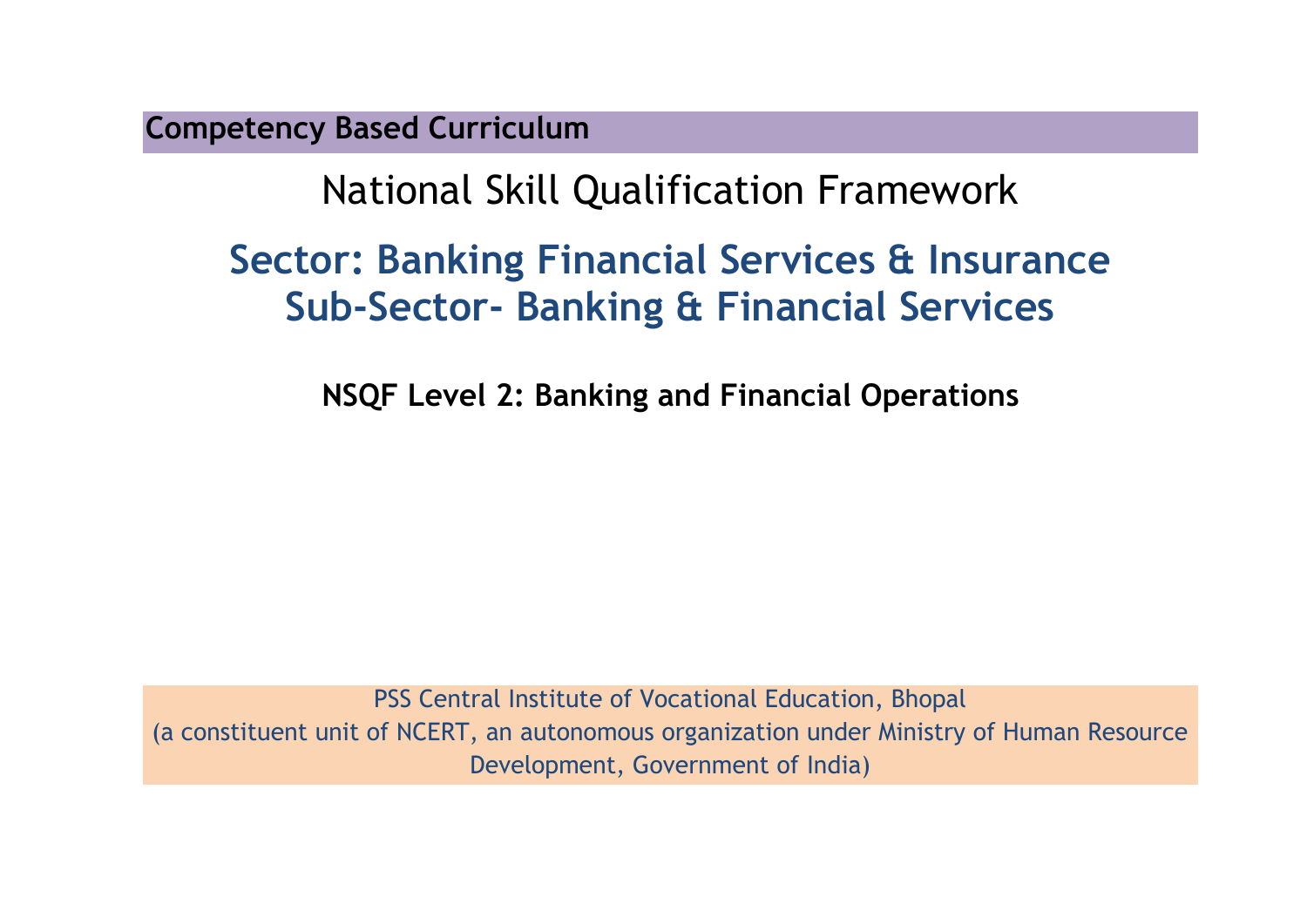## **Copyright**

All rights reserved. All copyright of this competency based curriculum is solely and exclusively owned by PSSCIVE.

Page **1** of **32PSS Central Institute of Vocational Education – B&C -2012-13**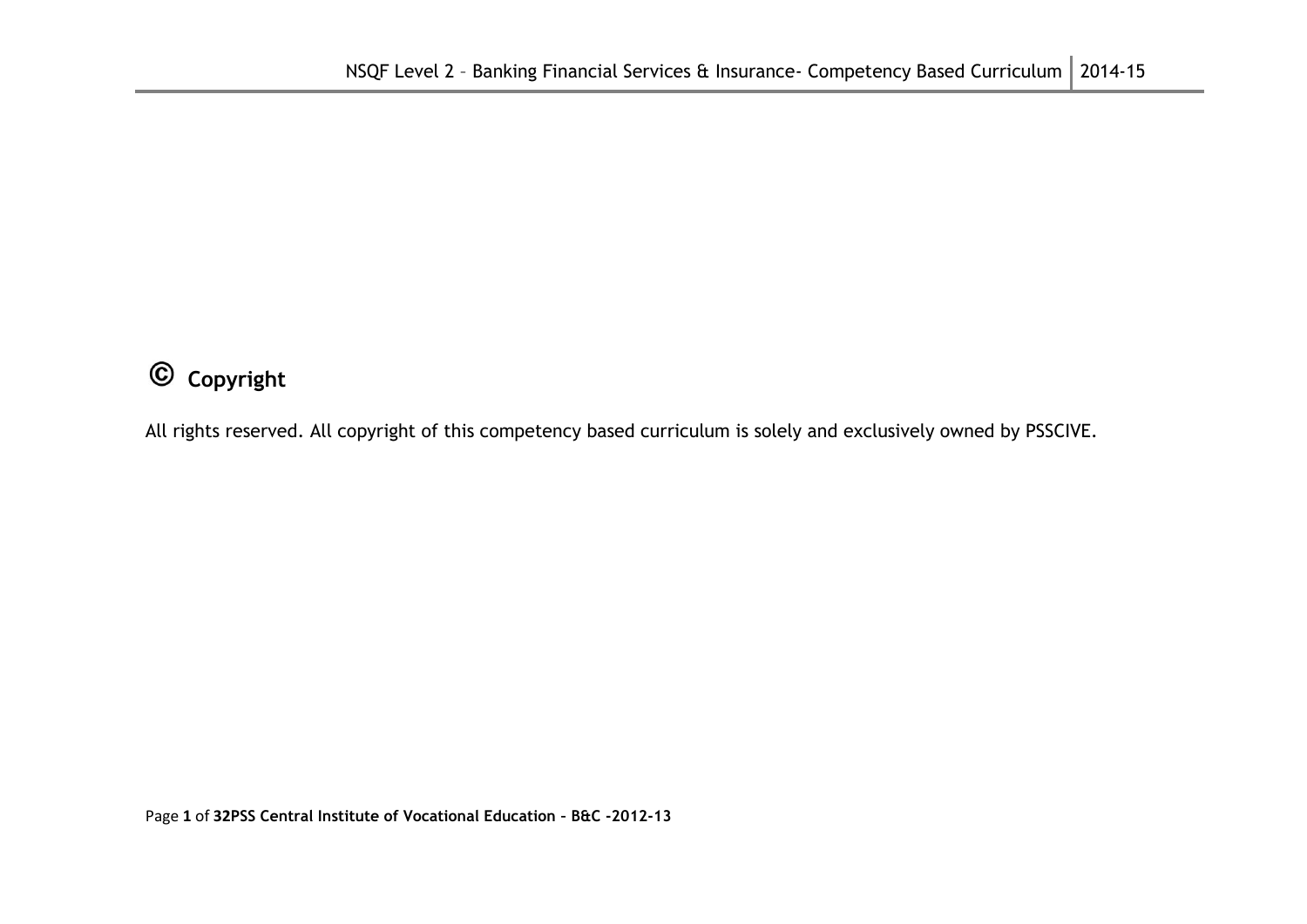## **Contents**

| 1. | Introduction                               |                                    | 01 |
|----|--------------------------------------------|------------------------------------|----|
| 2. | About the sector                           |                                    | 03 |
| 3. | Objectives of the course                   |                                    | 04 |
| 4. | Course structure                           |                                    | 09 |
| 5. | Classroom activities                       |                                    | 09 |
| 6. | <b>Practical activities</b>                |                                    | 09 |
| 7. | On-the-job training                        |                                    | 10 |
| 8. | Certification                              |                                    | 10 |
| 9. | Units                                      |                                    |    |
|    |                                            |                                    |    |
|    | BFSI201 - NSQF-2014 -                      | <b>Various Banking Products</b>    |    |
|    | BFSI 202 - NSQF-2014 -                     | <b>Types of Customers</b>          |    |
|    | BFSI 203 - NSQF-2014 -                     | Opening of BankAccounts            |    |
|    | BFSI 204 - NSQF-2014 -                     | <b>Customer Services in Banks</b>  |    |
|    | BFSI 205 - NSQF-2014 -                     | Safety and Up-keep of Premises     |    |
|    | BFSI 206 - NSQF-2014 -                     | <b>Communication at Work Place</b> |    |
|    | BFSI 207 - NSQF-2014 -                     | Work Integrated Learning           |    |
|    |                                            |                                    |    |
|    | 10. Assessment guide                       |                                    | 42 |
|    | 11. List of tools, equipment and materials |                                    | 44 |
|    | 12. Teacher's qualifications               |                                    | 46 |
|    | 13. List of contributors                   |                                    | 47 |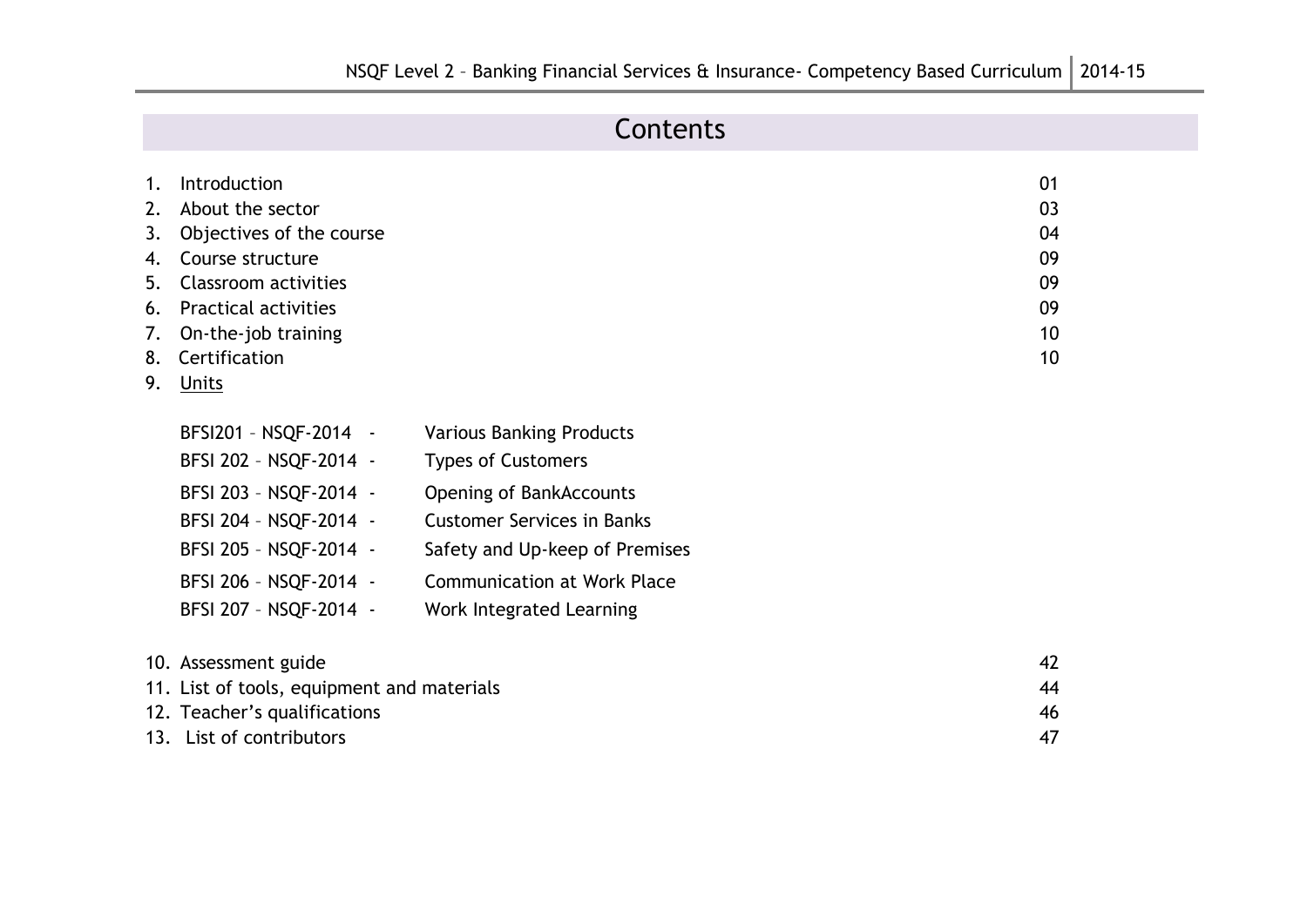### **Introduction**

The National Skills Qualification Framework (NSQF) organizes qualifications according to a series of levels of knowledge, skills and aptitude. These levels are defined in terms of learning outcomes which the learner must possess regardless of whether they were acquired through formal, non-formal or informal learning. In that sense, the NSQF is a quality assurance framework, It is, therefore, a nationally integrated education and competency based skill framework that will provide for multiple pathways, horizontal as well as vertical, both within vocational education and vocational training and among vocational education, vocational training general education and technical education, thus linking one level of learning to another higher level. This will enable a person to acquire desired competency levels, transit to the job market and, at an opportune time, return for acquiring additional skills to further upgrade their competencies.

Ministry of Human Resource Development, Government of India developed the National Vocational Education Qualification Framework (NVEQF) which was assimilated in NSQF in 2013. The NVEQF organizes qualifications according to a series of levels of knowledge and skills. These levels are defined in terms of learning outcomes i.e., the competencies (knowledge, skills and attitude) which the learners must possess regardless of whether they were acquired through formal, non-formal or informal education and training system. Qualifications are made up of occupational standards for specific areas of learning units or unit of competency. Units of competency are the specification of knowledge and skill and the application of that knowledge and skill to the standard of performance expected in the workplace. The unit of competency or National Occupation Standards comprising generic and technical competencies an employee should possess is laid down by the Sector Skill Council of the respective economic or social sector.

Competency is defined in terms of what a person is required to do (performance), under what conditions it is done (conditions) and how well it is to be done (standards). It can be broadly categorized into foundational, practical and reflexive competencies. Generic competencies are considered essential for a person to participate effectively in the workforce, whereas technical competencies are an individual"s knowledge and expertise in the specific group task and its processes and its rules and regulations. An executive order F.No.1-4/2011-VE dated 3 Sept., 2012 on the various aspects of NVEQF has been issued by the MHRD. For more details on the NVEQF, please visit the website of MHRD are www.mhrd.gov.in7

The term "curriculum" (plural: curricula or curriculums) is derived from the Latin word for "race course", referring to the course of deeds and experiences through which children grow to become mature adults. A competency based curriculum

Page **1** of **32PSS Central Institute of Vocational Education – B&C -2012-13**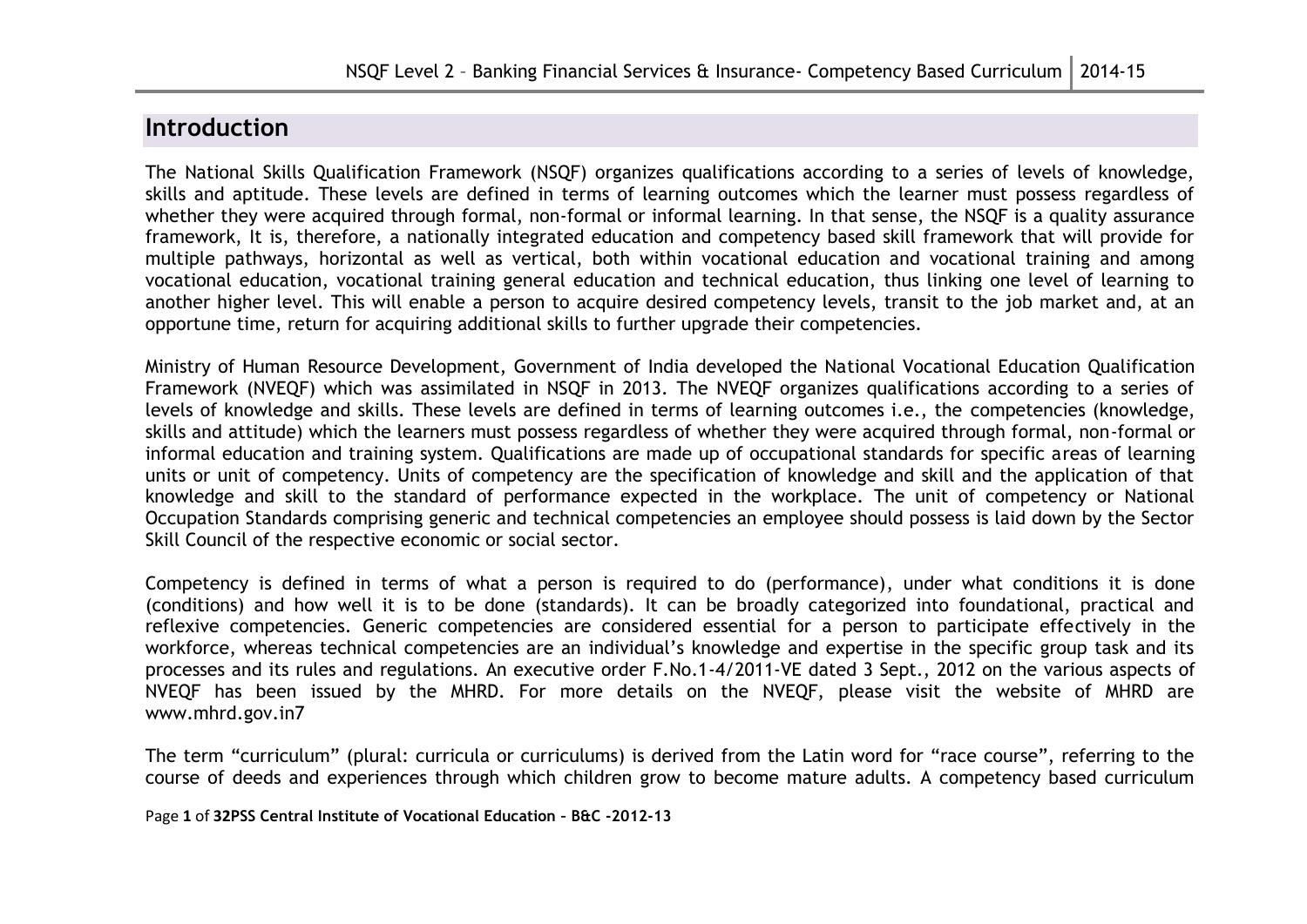describes what learners must "know" and "be able to do" by the end of a program or study. It identifies the competencies and sub-competencies each learner is expected to master. It states clearly the criteria and conditions by which performance will be assessed. It also defines the learning activities that will lead to the learner to mastery of the targeted learning outcome.

The competency based curriculum is broken down into coherent parts known as Units. Each unit is further broken down into knowledge and skills on the basis of which evidence is to be provided by the learner and the evaluation is to be done by the teacher or trainer.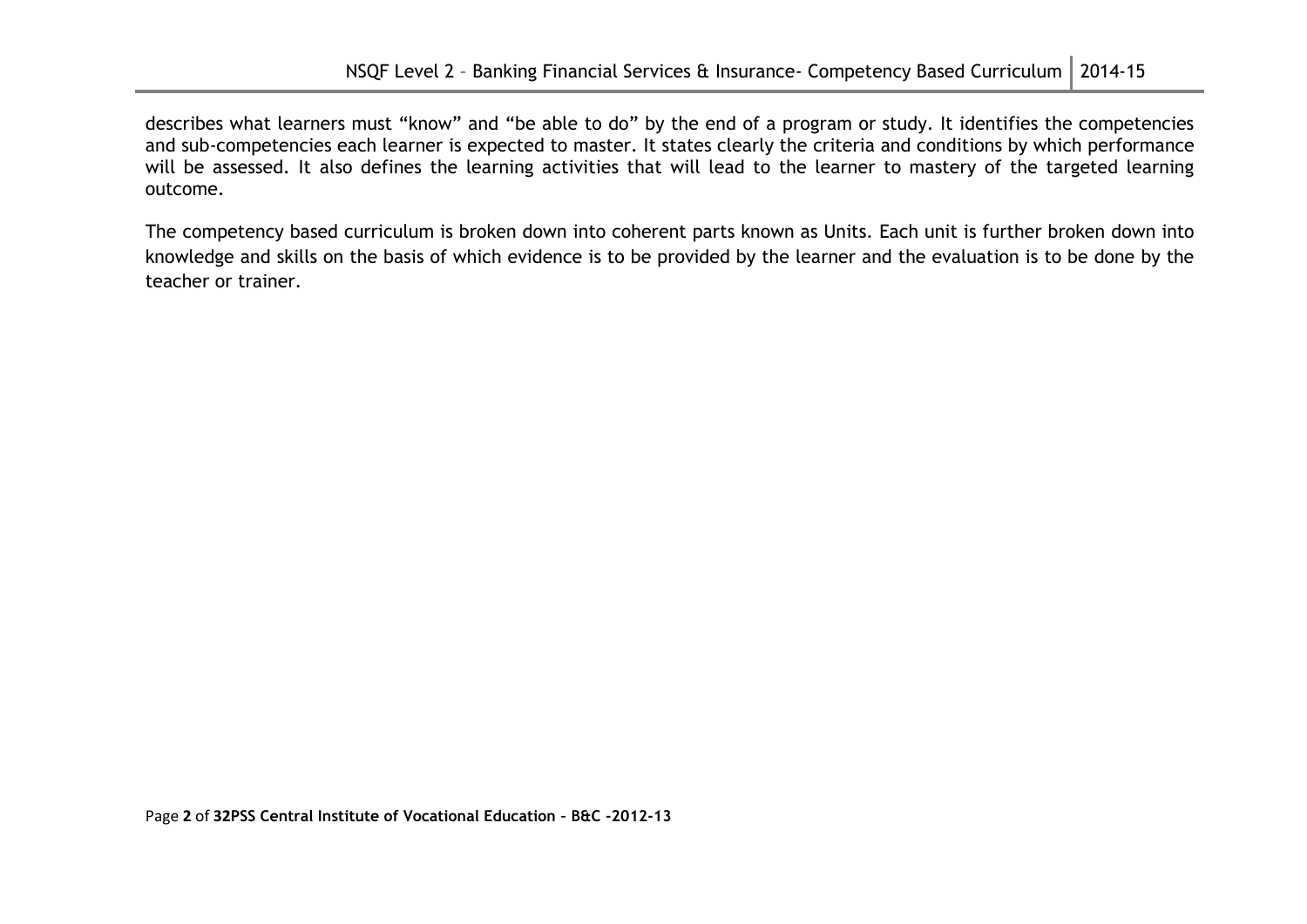### About the Sector

### **Indian Banking Scenario**

Banking system in India has been functioning under regulations since 1949 when Banking Regulation Act was passed. Before independence, the banking system was largely in the hands of private banks. The first step towards public sector participation in the banking system was taken while enacting State Bank of India Act 1955, when the major stake in Imperial Bank of India was taken over by the Reserve Bank of India. Subsequently, public sector participation was increased by constitution of seven associate/ subsidiary banks of State Bank of India by 1959 and nationalisation of 14 private banks in 1969, 6 private banks in 1980.

In addition to the commercial banks in private and public sector, Urban Cooperative Banks have been in existence even prior to independence. They were brought within the purview of the Banking Regulation Act in 1966. These banks, till 1996, were allowed to lend money only for non-agricultural purposes. This distinction does not hold today. These banks were traditionally centered around communities, localities work place groups. They essentially lent to small borrowers and businesses. Today, their scope of operations has widened considerably.

In the early 1970s, it was felt that even after nationalization the requirement of credit for agricultural and other rural activities could not be adequately fulfilled by the commercial banks. This paved the way for creation of Regional Rural Banks, as an alternative for institutional finances to the rural sector, by the enactment of Regional Rural Bank Act 1976. The Act allowed the government to set up banks in rural areas whenever and wherever it considered necessary.

From 1993 onwards, the entire financial sector, including the banking sector, witnessed the era of liberalistion. New private banks were established. Foreign banks were allowed to expand operations in India. The entire banking and financial sector adopted technology for rapid expansion. With increase in consumerism in society, retail banking took prominence. Technology was leveraged to handle and service large number of accounts in retail banking. While the new private banks were established with technology and modern management practices, Public Sector Banks in India witnessed a transition from traditional banking to modern technology driven banking. Exposure to competition has made these banks re-engineer and re-structure their processes, systems and product line. The extent to which the banking industry has grown over period,

Page **3** of **32PSS Central Institute of Vocational Education – B&C -2012-13**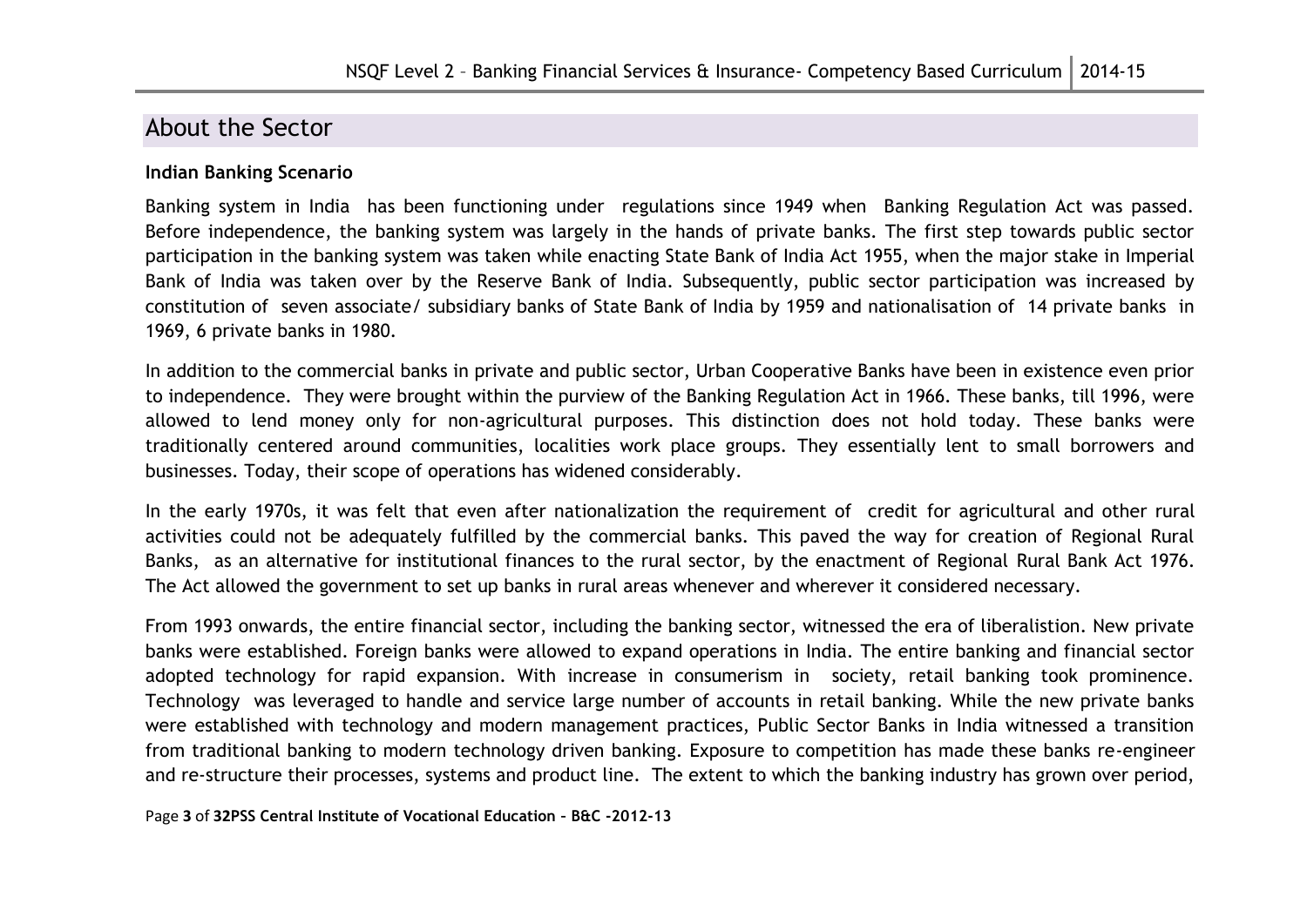its influence on the Indian economy and the potential for employment in the industry can be judged by the facts that at the beginning of 2014 all banks, including RRBs, had a total branch network of 108000 branch, total deposits of Rs.80 lac crore, total advances of Rs.62 lac crore, total loan of Rs.6.90 lac crore to agriculture and they served about 60 crore customers with 10.68 lac employees.

### **Manpower requirements**

Post nationalisation, the Banks were asked to open more branches in rural areas. Large number of people were recruited to man these newly opened branches. Expanded network gave a new identity to these banks and millions of new customers came into the fold of Banking. The business of Banking moved from class banking to mass banking. While these developments gave rise to the need for a large work force of bank employees, the need further increased due to advent of private banks and the stress on retail banking. And now with utmost importance being given to financial inclusion by the Ministry of Finance and the Reserve Bank of India, the banking and financial sector has now emerged as one with the largest potential of employment in India.

### **Career Prospects**

The Banking & Finance sector is one of the fastest growing sectors in the country. This growth has brought many opportunities.

Candidates ambitious of joining the banking and finance industry can look forward to a fruitful career in banks, Non-Banking Financial Companies and Financial Institutions. The nationalised banks select candidates based on selection tests conducted by IBPS. State Bank of India conducts its own selection test for recruitment. The private banks select on a number of considerations, which include qualification and past experience. Whatever may be the selection procedure, all the banks are required to provide training to the candidates selected for employment. In order to reduce the cost of training and also increase the productivity of employees, the banks prefer candidates who have acquired training in various aspects of banking and finance before joining the banks. A suitable qualification and acquisition of the basic skills in banking & finance through an appropriate training enhance the prospect of getting employment in Banking & Finance Sector. Apart from a regular job in any bank or finance company, opportunities also exist for those who are trained in banking & Finance for self-

Page **4** of **32PSS Central Institute of Vocational Education – B&C -2012-13**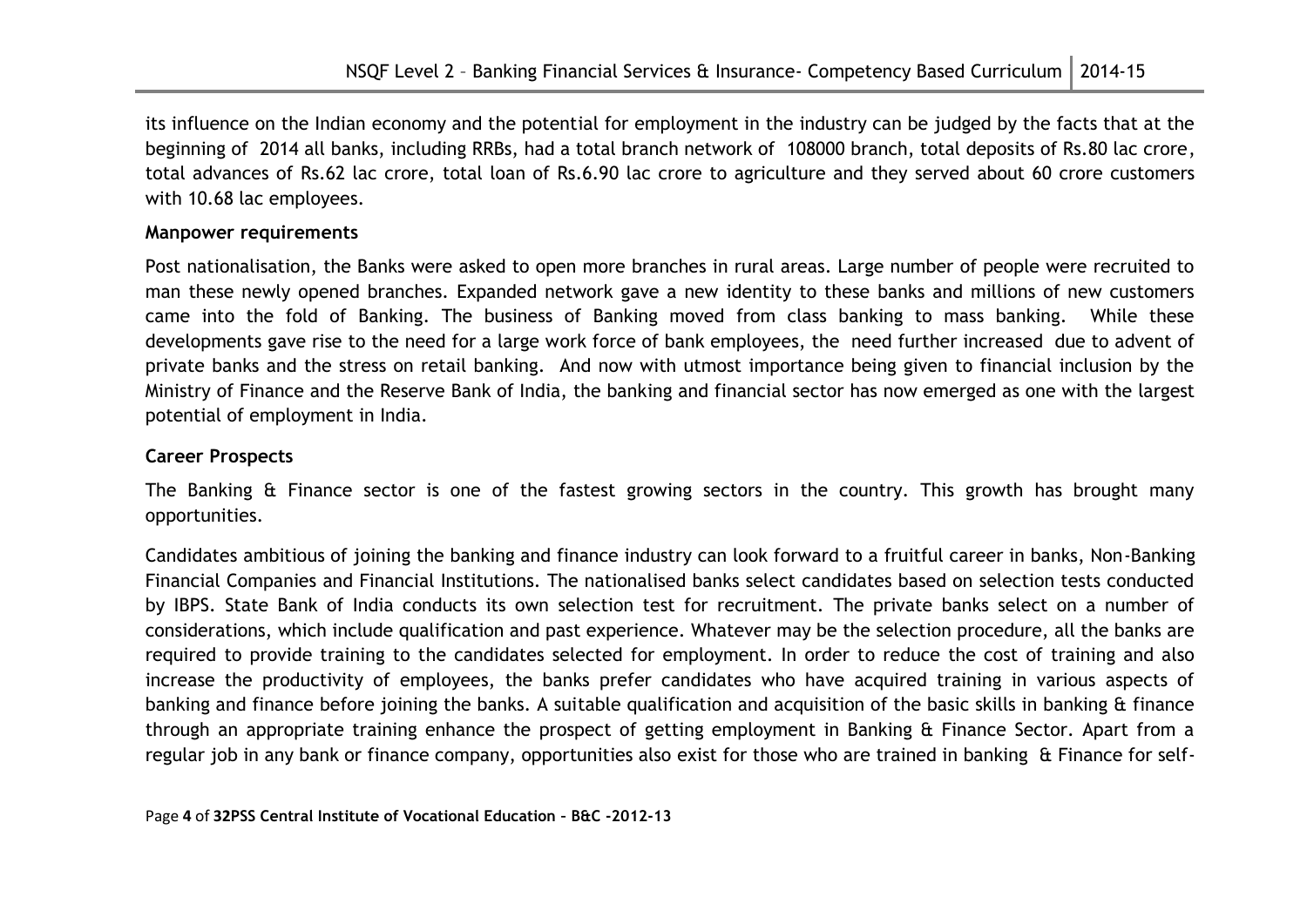employment as business facilitators, business correspondents, Cash Management Service providers, marketing agents, sales persons, transaction processing outsourcing units, mutual fund agents, equity dealers etc.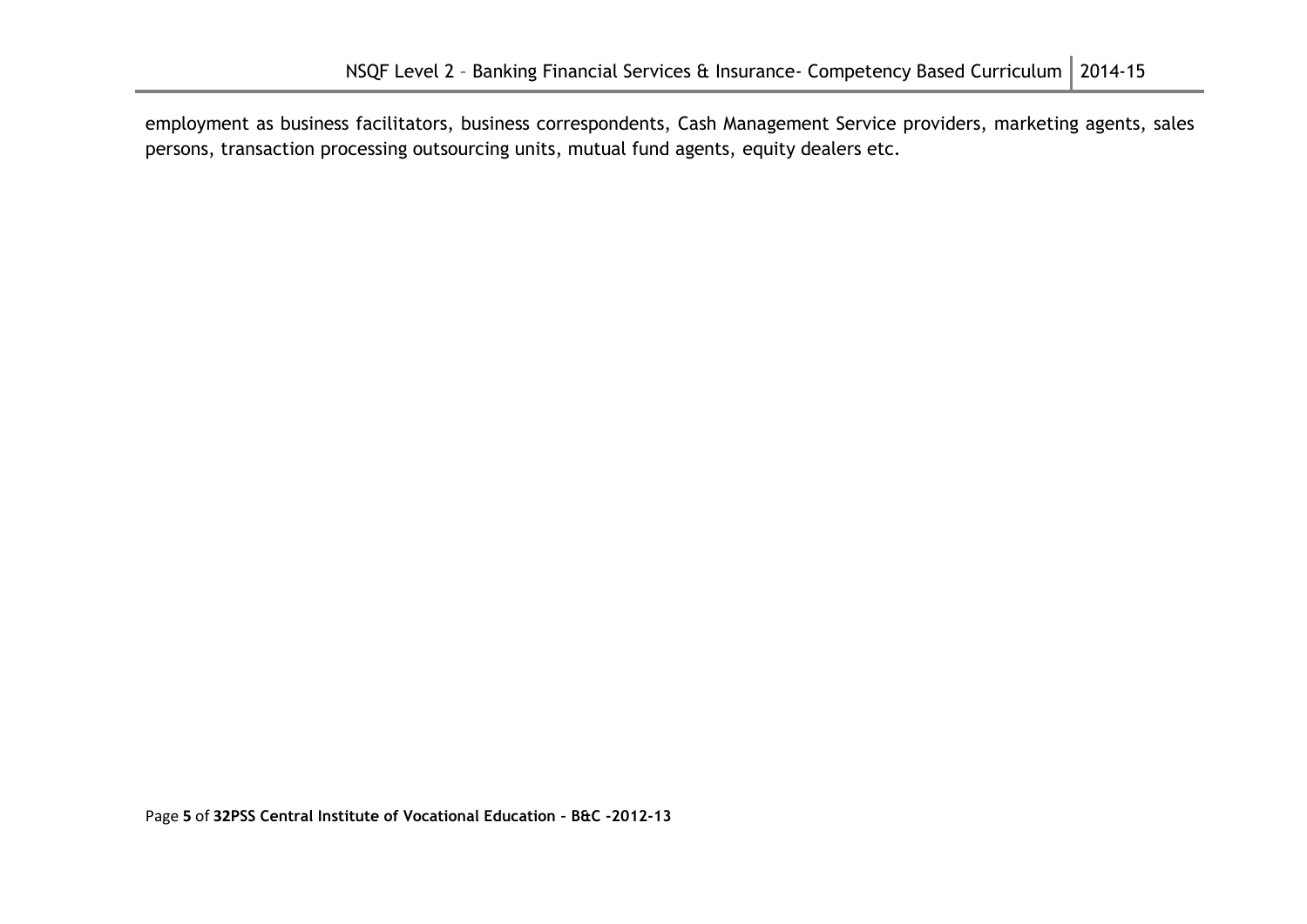### Objectives of the Course

After completion of this course, you will be able to:

- Understand the main features of various banking products and services
- Learn about various types of customers dealing with banks
- Know the process of opening and handling accounts of different types of customers
- Understand the essentials of good customer service in the banks and the process of monitoring and maintaining the desired quality of customer service.
- Gain an understanding regarding the safety and upkeep of work place of a bank
- Understand the requirements of effective communication at work place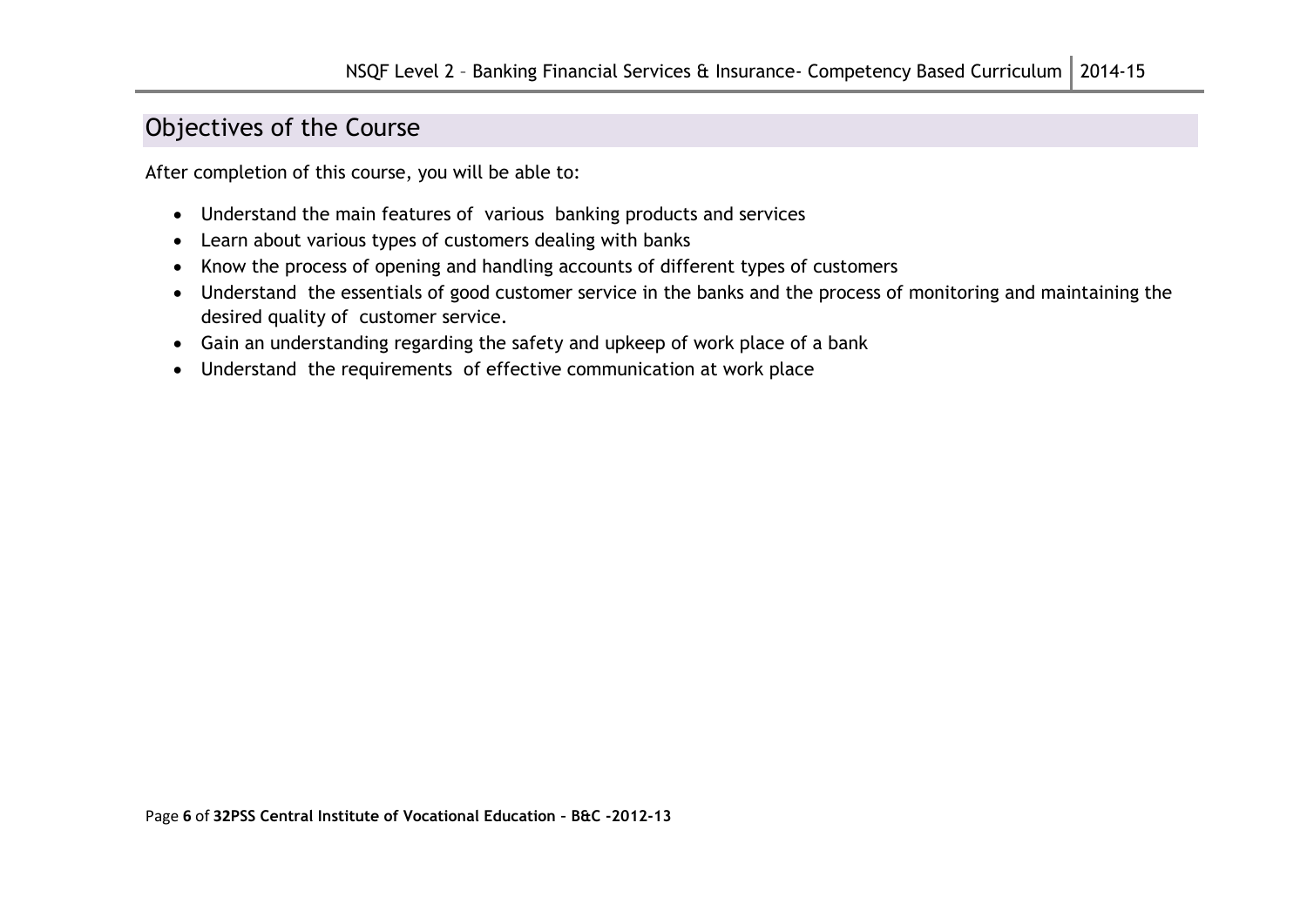# **Competency Based Curriculum**

## **Sector: Banking Financial Services & Insurance NSQF Level – 2: Fundamentals of Banking and Financial Services**

**Course Structure:**This course (vocational qualification package) is a planned sequence of instructions consisting of the following 06 modules called as Units.

|                          | <b>NVEQ Level 1</b>      |                                    |                                    |                               |  |  |  |
|--------------------------|--------------------------|------------------------------------|------------------------------------|-------------------------------|--|--|--|
| <b>Unit Code</b><br>S.N. |                          | <b>Unit Title</b>                  | No. of Notional<br>/Learning Hours | Pre-requisite<br>Unit, if any |  |  |  |
|                          | <b>BFSI201-NSQF2014</b>  | <b>Various Banking Products</b>    | 22                                 | Nil                           |  |  |  |
|                          | 2. BFSI 202-NSQF2014     | <b>Types of Customers</b>          | 22                                 | <b>Nil</b>                    |  |  |  |
|                          | 3. BFSI 203-NSQF2014     | <b>Opening of Bank Accounts</b>    | 22                                 | Nil                           |  |  |  |
| 4.1                      | <b>BFSI 204-NSQF2014</b> | <b>Customer Service in Banks</b>   | 09                                 | Nil                           |  |  |  |
| 5.1                      | <b>BFSI 205-NSQF2014</b> | Safety and Upkeep of Premises      | 09                                 | Nil                           |  |  |  |
| 6.1                      | <b>BFSI 206-NSQF2014</b> | <b>Communication at Work Place</b> | 10                                 | Nil                           |  |  |  |
|                          | 7. BFSI 207-NSQF2014     | Work Integrated Learning           | 06                                 | Nil                           |  |  |  |
| <b>Total</b>             |                          |                                    | 100                                |                               |  |  |  |

Successful completion of **100hours** of **theory sessions** and **100 hrsof practical activities and on-the-job learning** is to be done for full qualification.

**Classroom Activities**: Classroom activities are an integral part of this programme and interactive lecture sessions, followed by discussions should be conducted by trained teachers. Teachers should make effective use of a variety of instructional aids, such as Videos, Colour Slides, Charts, Diagrams, Models, Exhibits, Handouts, Recorded Compact Discs, etc. to transmit knowledge in projective and interactive mode.

**Practical Activities**: Activities that provide practical experience in case based problems, role play, games, etc. and practical exercises using props, tools and equipment. Equipment and supplies should be provided to enhance hands-on experiences for

Page **7** of **32PSS Central Institute of Vocational Education – B&C -2012-13**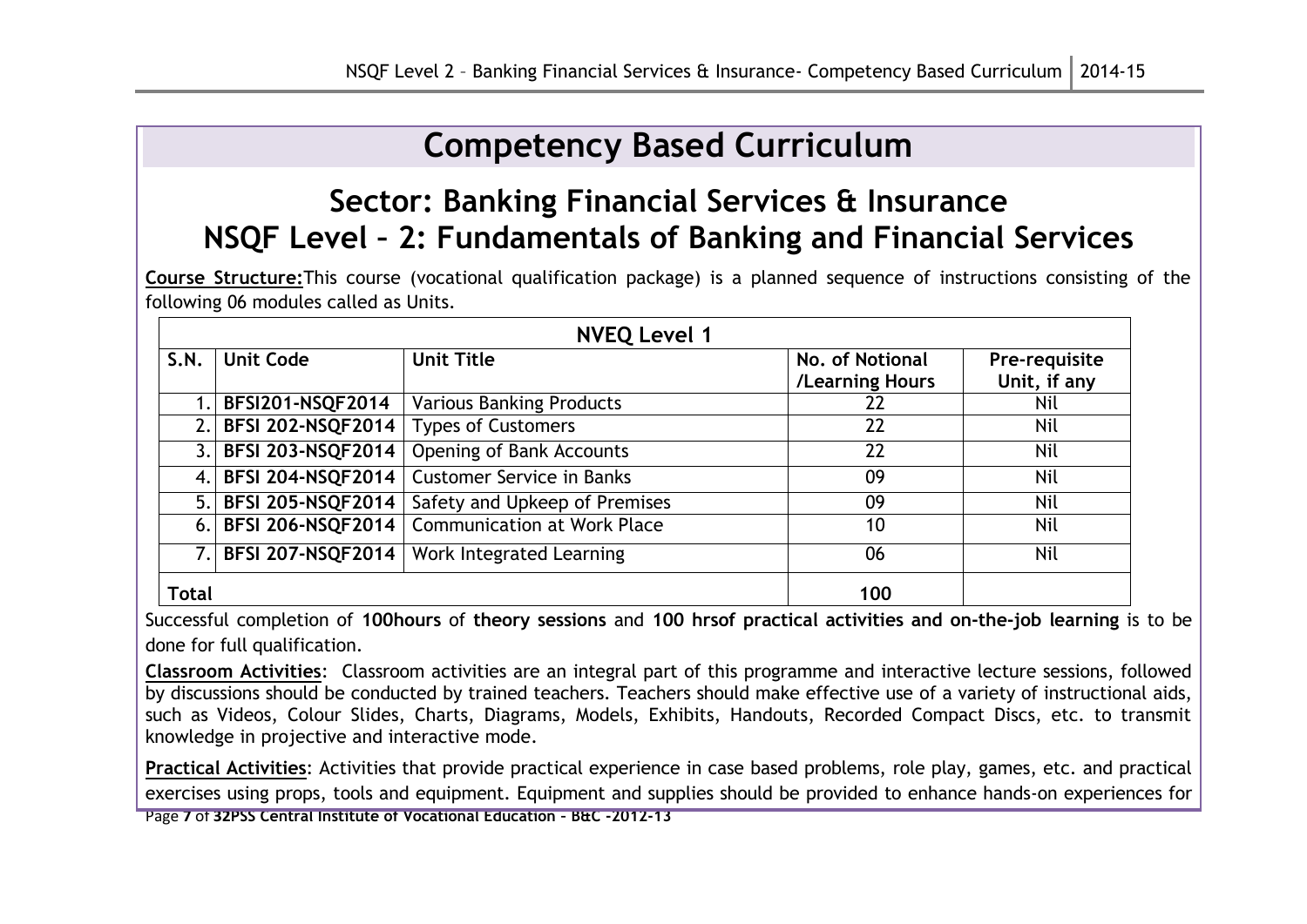students in the chosen occupation. Trained personnel should teach specialized techniques such as handling of products and equipment, maintaining safe and hygienic conditions, handling customer"s complaints and requirements, etc. A training plan signed by the student, teacher, and employer that reflects tasks to be performed and competencies to be imparted should be prepared for training of the students in the organization/industry.

**On-the-Job Training:** On-the-job training (OJT) occurs whenever more experienced employee or supervisor teaches less experienced person on how to do one or more tasks of a job. The training utilizes actual equipment and materials. OJT should be undertaken in a structured manner with a training plan under the supervision of an experienced trainer or supervisor. A training plan that reflects tasks to be performed and competencies to be imparted should be prepared and signed by the student, teacher, and supervisor at the workplace for training of the students in the organization/industry. The trainer should break down all the steps of the job and train the students as per the training plan. In a structured OJT, the following steps should be followed:

- **Step 1:** The Instructor or the trainer tell, show, demonstrate, and explain. The trainer gives an overview of the task while explaining the constructional details and use of the tools, equipment, materials, etc. in performing the tasks.
- **Step 2:** The Instructor or the trainer demonstrates each step in detail, actually doing the steps of the task and explaining each step, one at a time, while the trainee watches. The steps may not necessarily be demonstrated in the sequence of actual operation, as sometimes it is better that simple tasks are demonstrated first to build confidence. Showing finished products at each appropriate step will help the learner understand what is required as outcome. While demonstrating, the trainer explains why each step is done in the way it is done.
- **Step 3:** It involves direct trainee participation. The trainer monitors the progress on a checklist of competencies and offers feedback and pointers where and when needed.
- **Step 4:** The trainee practices with clearly defined targets for performance standards.

**Certification:** Upon successful completion of this course, the State Education Board and the Retailer"s Association of Skill Council of India (RASCI). For more details about SSC visit the website of RASCI at **[www.rasci.in](http://www.rasci.in/)**) will provide a certificate to the student verifying the competencies acquired by the candidate.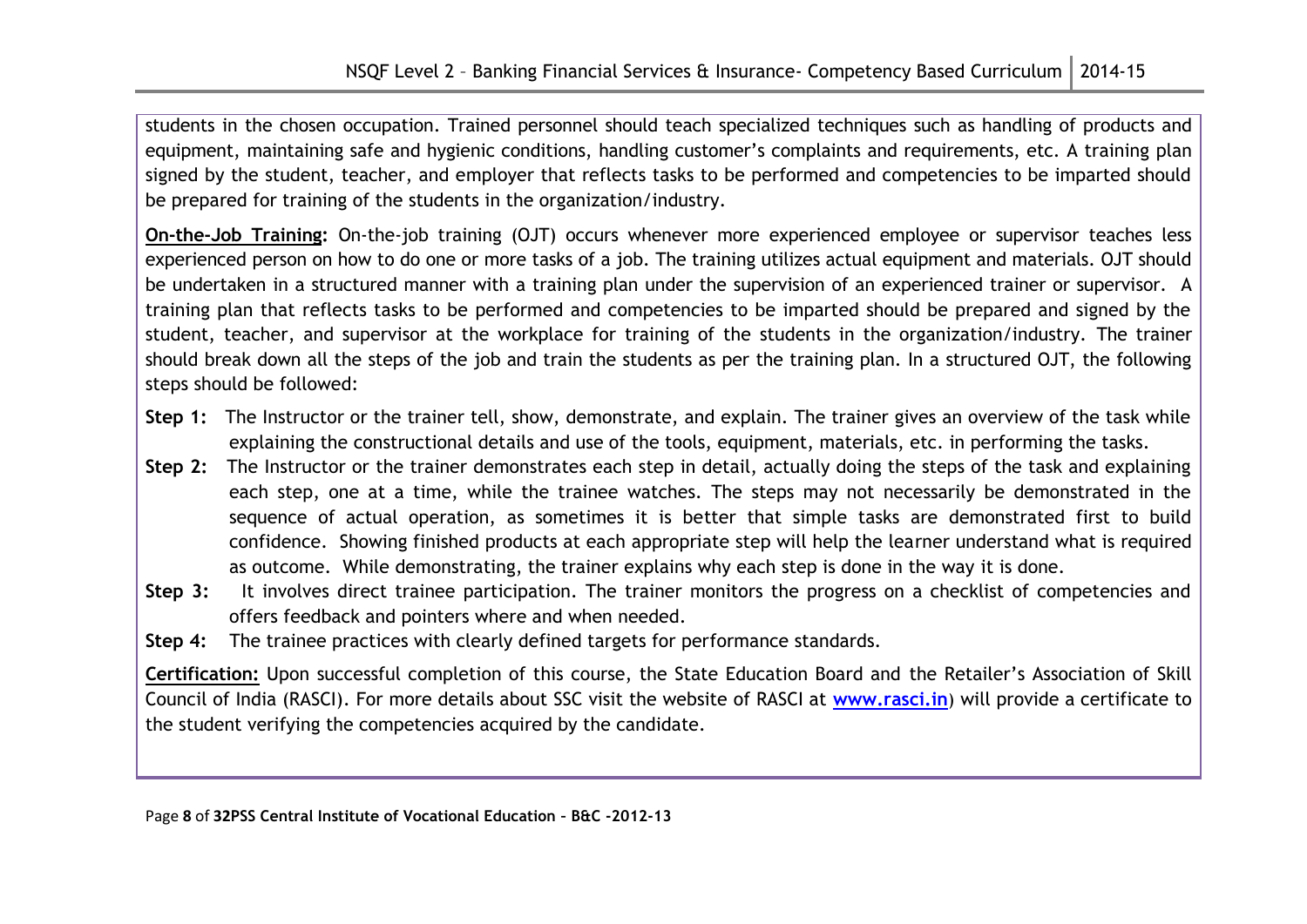| <b>Unit Code: BFSI-</b><br>201 NSQF-2014 | <b>Unit-: Various Banking Products</b>                                                                                                                                                                                        |                                                                                                                                                                                                  |                                                                                                                                                                                                                                                                                      |                                                                                                                                                                                                                                                                                                                                                                    |  |  |  |
|------------------------------------------|-------------------------------------------------------------------------------------------------------------------------------------------------------------------------------------------------------------------------------|--------------------------------------------------------------------------------------------------------------------------------------------------------------------------------------------------|--------------------------------------------------------------------------------------------------------------------------------------------------------------------------------------------------------------------------------------------------------------------------------------|--------------------------------------------------------------------------------------------------------------------------------------------------------------------------------------------------------------------------------------------------------------------------------------------------------------------------------------------------------------------|--|--|--|
| Location:                                | <b>Duration: 15 hours</b>                                                                                                                                                                                                     |                                                                                                                                                                                                  |                                                                                                                                                                                                                                                                                      |                                                                                                                                                                                                                                                                                                                                                                    |  |  |  |
| Classroom, Banking                       |                                                                                                                                                                                                                               | Session -1: Banking Products (Deposits)                                                                                                                                                          |                                                                                                                                                                                                                                                                                      |                                                                                                                                                                                                                                                                                                                                                                    |  |  |  |
| and Financial<br><b>Institutions</b>     | <b>Learning Outcome</b>                                                                                                                                                                                                       | Knowledge<br><b>Evaluation</b>                                                                                                                                                                   | Performance<br><b>Evaluation</b>                                                                                                                                                                                                                                                     | <b>Teaching and</b><br><b>Training Method</b>                                                                                                                                                                                                                                                                                                                      |  |  |  |
|                                          | Knowledge of various<br>deposit accounts viz.,<br>savings, current, term<br>deposits (domestic<br>and non-residence)<br>and no frill accounts.                                                                                | Various deposit<br>accounts<br>(domestic and<br>NRI) and no frill<br>accounts.                                                                                                                   | A customer having<br>Rs.1,00,000 from sale<br>proceeds of his old<br>house. He will require<br>this money for<br>construction of new<br>house which he may<br>take up after 5 years.<br>Which type of account is<br>beneficial for him? Write<br>essential features such<br>account. | Interactive lecture:<br>Describe essential features of<br>savings, current, term deposits<br>(domestic and NRI) and no frill<br>accounts. Explain the utility of these<br>accounts.<br><b>Activity:</b><br>Group discussion on utility of<br>maintaining different type of<br>accounts.                                                                            |  |  |  |
|                                          | Session - 2: Banking Products (Services)                                                                                                                                                                                      |                                                                                                                                                                                                  |                                                                                                                                                                                                                                                                                      |                                                                                                                                                                                                                                                                                                                                                                    |  |  |  |
|                                          | Knowledge of main<br>services offered by<br>banks viz., safe<br>deposit vault, safe<br>custody, ATM, e-<br>banking products -<br>internet banking,<br>mobile banking, SMS<br>alerts etc.,<br>and their essential<br>features. | Main banking<br>products (services)<br>offered by banks<br>viz., safe deposit<br>vault, safe custody,<br>ATM, e-banking<br>products - internet<br>banking, mobile<br>banking, SMS alerts<br>etc. | Write a brief note on<br>utility of safe deposit<br>vaults.                                                                                                                                                                                                                          | Interactive lecture:<br>Describe main banking products<br>(services) offered by banks viz., safe<br>deposit vault, safe custody, ATM, e-<br>banking products - internet banking,<br>mobile banking, SMS alerts etc., and<br>explain essential features of these.<br><b>Activity:</b><br>Group discussion on various banking<br>service products and their utility. |  |  |  |

Page **9** of **32PSS Central Institute of Vocational Education – B&C -2012-13**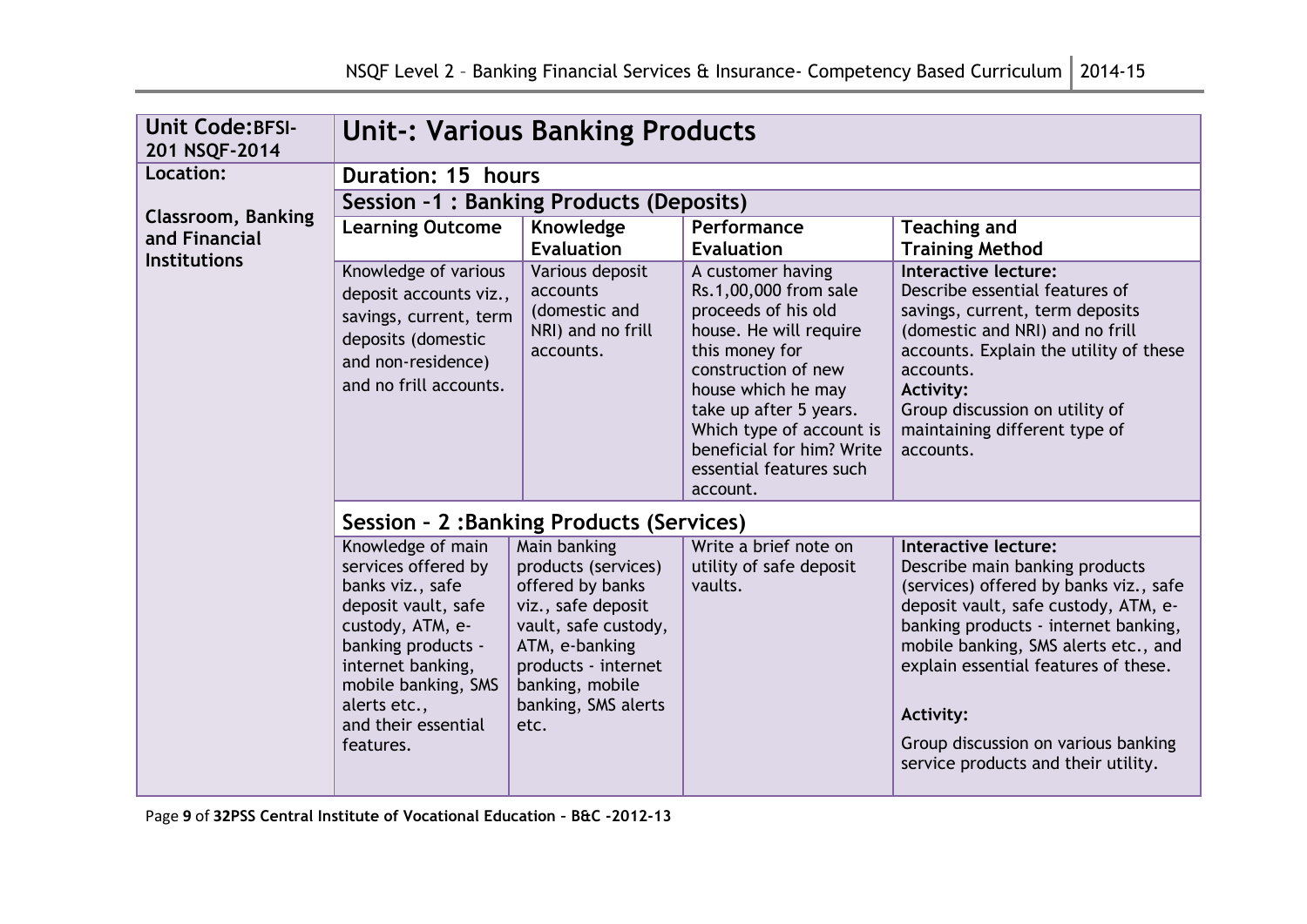| <b>Session 3: Remittance Facilities</b>                                                                                                                      |                                                                                                                                                |                                                                                                                        |                                                                                                                                                                                                                                                                                                                                                    |
|--------------------------------------------------------------------------------------------------------------------------------------------------------------|------------------------------------------------------------------------------------------------------------------------------------------------|------------------------------------------------------------------------------------------------------------------------|----------------------------------------------------------------------------------------------------------------------------------------------------------------------------------------------------------------------------------------------------------------------------------------------------------------------------------------------------|
| Knowledge of<br>procedural<br>details of transfer<br>of funds by RTGS,<br>and NEFT                                                                           | <b>Facilities of RTGS</b><br>and NEFT for<br>transfer of funds.                                                                                | Differentiate the main<br>difference between<br><b>RTGS and NEFT facilities</b><br>available for transfer of<br>funds. | Interactive lecture:<br>Describe essential features of RTGS<br>and NEFT facilities for fund transfers.<br><b>Activity:</b><br>Supply blank application form for<br>effecting remittance by NEFT and get<br>it filled in.                                                                                                                           |
|                                                                                                                                                              | <b>Session 4: Inoperative and Unclaimed Accounts</b>                                                                                           |                                                                                                                        |                                                                                                                                                                                                                                                                                                                                                    |
| Understand the<br>concept of<br>inoperative and<br>unclaimed bank<br>accounts.<br>Knowledge of<br>treatment to be<br>given to unclaimed<br>deposit accounts. | Concept of<br>inoperative and<br>unclaimed<br>accounts.<br><b>Treatment</b><br>required to be<br>given to<br>unclaimed<br>deposit<br>accounts. | Summarize the outcome<br>of classroom<br>discussion.                                                                   | Interactive lecture:<br>Describe the concept and essential<br>features of inoperative and<br>unclaimed deposit accounts. Explain<br>guidelines on treatment to be given<br>to unclaimed deposit accounts.<br><b>Activity:</b><br>Classroom discussion on reasons for<br>accounts being inoperative and<br>procedure to deal with such<br>accounts. |
|                                                                                                                                                              | Session-5: Banking Products (Loans & Advances)                                                                                                 |                                                                                                                        |                                                                                                                                                                                                                                                                                                                                                    |
| Understand the<br>essential features of                                                                                                                      | <b>Basic lending</b><br>facilities loan,                                                                                                       | Summarize the outcome<br>of the group                                                                                  | <b>Interactive Lecture:</b><br>Describe basic lending facilities viz.,                                                                                                                                                                                                                                                                             |

Page **10** of **32PSS Central Institute of Vocational Education – B&C -2012-13**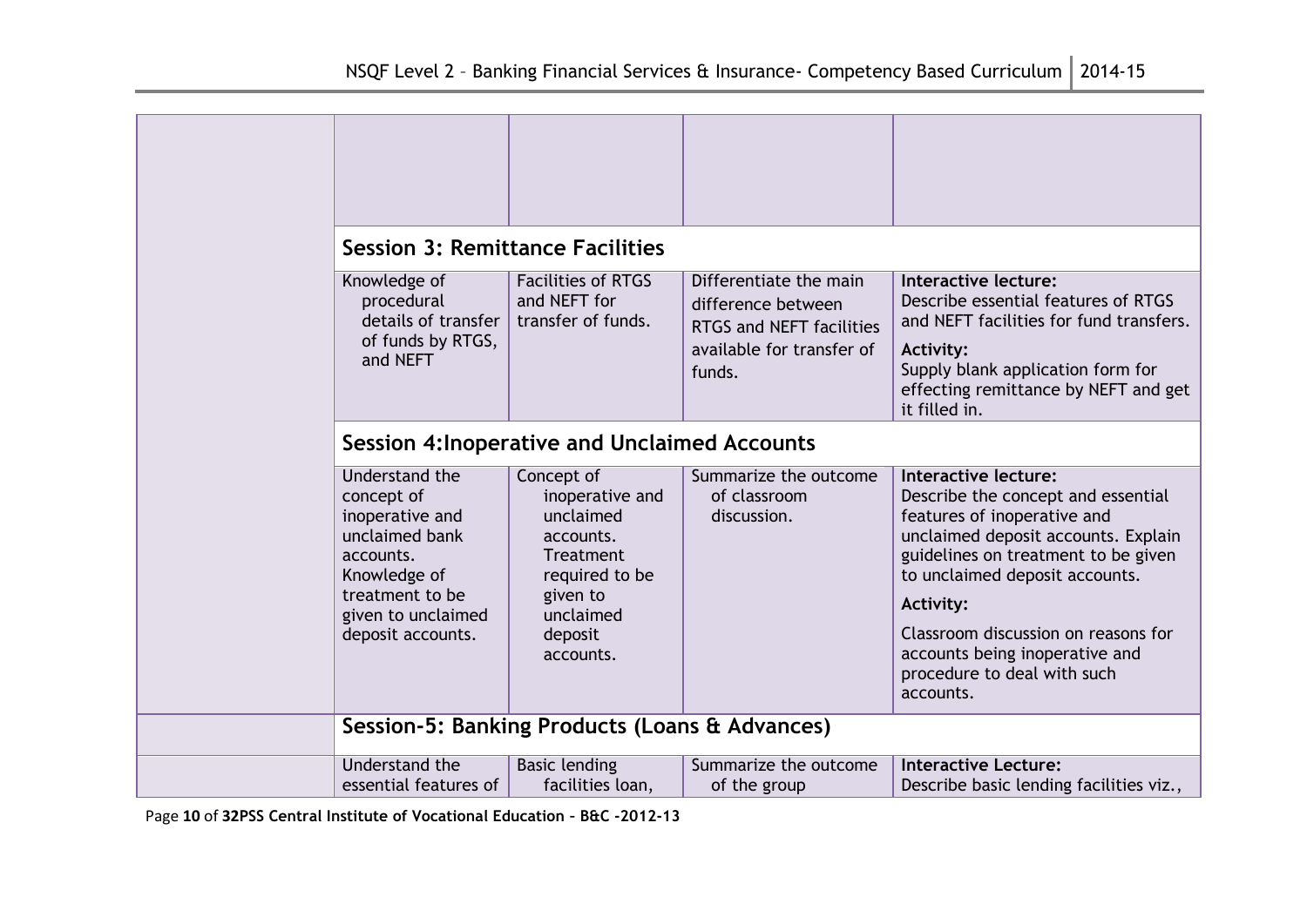| basic lending<br>facilities viz., loan,<br>cash credit and<br>overdraft. | cash credit and<br>overdraft. | discussion. | demand loan, term loan, cash credit<br>and overdraft and explain their<br>essential features<br><b>Activity:</b><br>Group discussion on lending |
|--------------------------------------------------------------------------|-------------------------------|-------------|-------------------------------------------------------------------------------------------------------------------------------------------------|
|                                                                          |                               |             | facilities.                                                                                                                                     |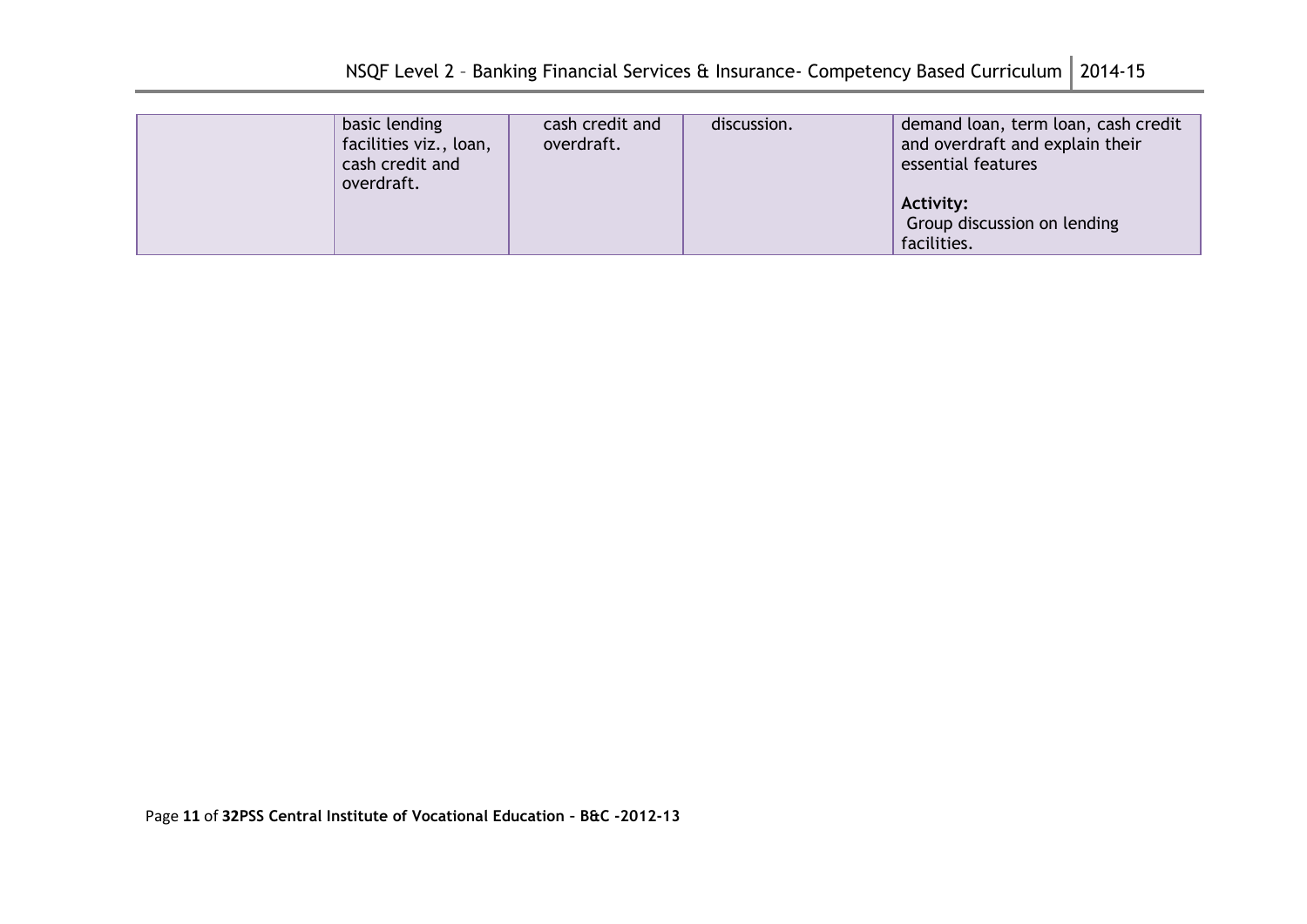| <b>Unit Code:</b><br><b>BSFI-202 NSQF-2014</b> | <b>Unit-: Types of Customers</b>                                                                                                                                                                        |                                                                                                                                          |                                                                      |                                                                                                                                                                                                                                                                                                        |
|------------------------------------------------|---------------------------------------------------------------------------------------------------------------------------------------------------------------------------------------------------------|------------------------------------------------------------------------------------------------------------------------------------------|----------------------------------------------------------------------|--------------------------------------------------------------------------------------------------------------------------------------------------------------------------------------------------------------------------------------------------------------------------------------------------------|
| <b>Duration: 15 hours</b>                      |                                                                                                                                                                                                         |                                                                                                                                          |                                                                      |                                                                                                                                                                                                                                                                                                        |
| Location:                                      | Session - 1: Types of Customers (Individuals)                                                                                                                                                           |                                                                                                                                          |                                                                      |                                                                                                                                                                                                                                                                                                        |
| <b>Classrooms, Banking</b><br>and Financial    | Learning<br><b>Outcome</b>                                                                                                                                                                              | Knowledge<br><b>Evaluation</b>                                                                                                           | Performance<br><b>Evaluation</b>                                     | <b>Teaching and</b><br><b>Training Method</b>                                                                                                                                                                                                                                                          |
| <b>Institutions</b>                            | Understand the<br>types of customers'<br>viz., minors, blind<br>persons, senior<br>citizens, illiterates,<br>physically<br>challenged and<br>pensioners and<br>essential features of<br>their accounts. | Different types of<br>customers and<br>essential features<br>of their accounts.                                                          | Summarize the outcome of<br>group discussion.                        | <b>Interactive Lecture:</b><br>Describe various types of<br>customers' viz., minors, blind<br>persons, senior citizens, illiterates,<br>physically challenged and<br>pensioners and explain essential<br>features of their accounts.<br><b>Activity:</b><br>Group discussion on types of<br>customers. |
|                                                | Session-2: Types of Customers (Others)                                                                                                                                                                  |                                                                                                                                          |                                                                      |                                                                                                                                                                                                                                                                                                        |
|                                                | Understand the<br>various types of<br>customers' viz., HUF,<br>Firms, Self Help<br>Groups, Official<br>Liquidators,<br>Executors and<br>Administrators.                                                 | Types of<br>customers' viz.,<br>HUF, Firms, Self<br>Help Groups,<br><b>Official</b><br>Liquidators, Execut<br>ors and<br>Administrators. | Write a brief note on<br>essential features of a Self<br>Help Group. | <b>Interactive Lecture:</b><br>Describe various types of<br>customers' viz., HUF, Firms, Official<br>Liquidators, Executors and<br>Administrators and explain<br>essential features of their<br>accounts.<br><b>Activity:</b><br>Group discussion on types<br>of<br>customers.                         |
|                                                | Session - 3: Types of Customers (Others)                                                                                                                                                                |                                                                                                                                          |                                                                      |                                                                                                                                                                                                                                                                                                        |
|                                                | <b>Understand the</b><br>various types of                                                                                                                                                               | Types of<br>customers' viz.,                                                                                                             | Write a brief note on<br>essential features of a<br>trust.           | <b>Interactive Lecture:</b><br>Describe various types of<br>customers' viz., trust, society,                                                                                                                                                                                                           |
|                                                | <u>Customers, viz.r Education - Baociety 2-13</u>                                                                                                                                                       |                                                                                                                                          |                                                                      |                                                                                                                                                                                                                                                                                                        |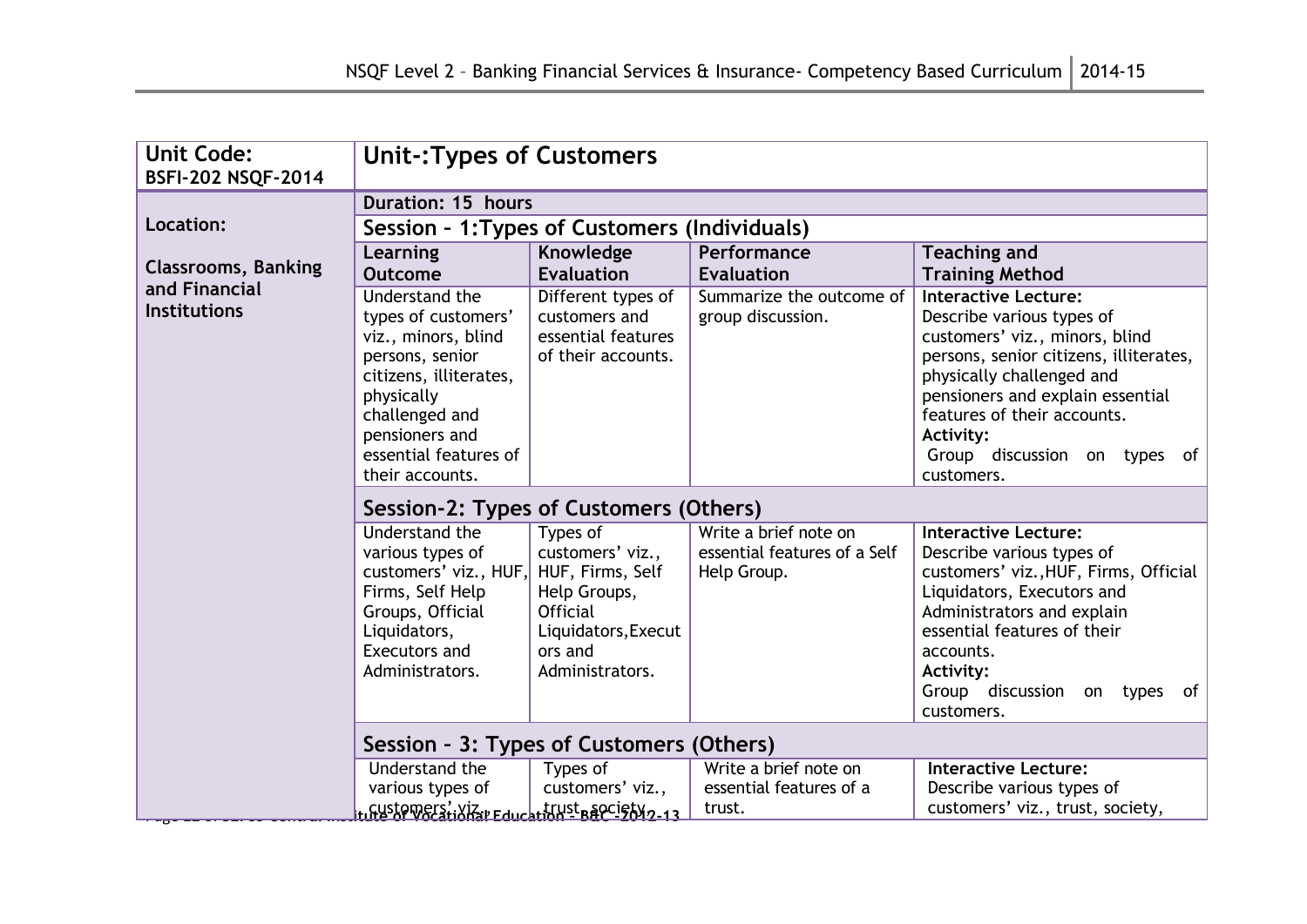| trust, society, club<br>and association of<br>persons.                                       | club and<br>association of<br>persons.                                          |                                                               | club and association of persons<br>and explain essential features.<br>Activity:<br>Group discussion on types<br>of .<br>customers.                                                                                           |
|----------------------------------------------------------------------------------------------|---------------------------------------------------------------------------------|---------------------------------------------------------------|------------------------------------------------------------------------------------------------------------------------------------------------------------------------------------------------------------------------------|
| Session - 4: Types of Customers (Company)                                                    |                                                                                 |                                                               |                                                                                                                                                                                                                              |
| the<br>Understand<br>essential features  <br>of the company and<br>of<br>types<br>companies. | <b>Essential features</b><br>of the company<br>and<br>of<br>types<br>companies. | Differentiate between a<br>partnership firm and a<br>company. | <b>Interactive Lecture:</b><br>Describe essential features of<br>company and types of companies,<br>e.g. private limited,<br>public<br>limited, Govt. company.<br>Activity:<br>Group discussion on company and<br>its types. |
|                                                                                              |                                                                                 |                                                               |                                                                                                                                                                                                                              |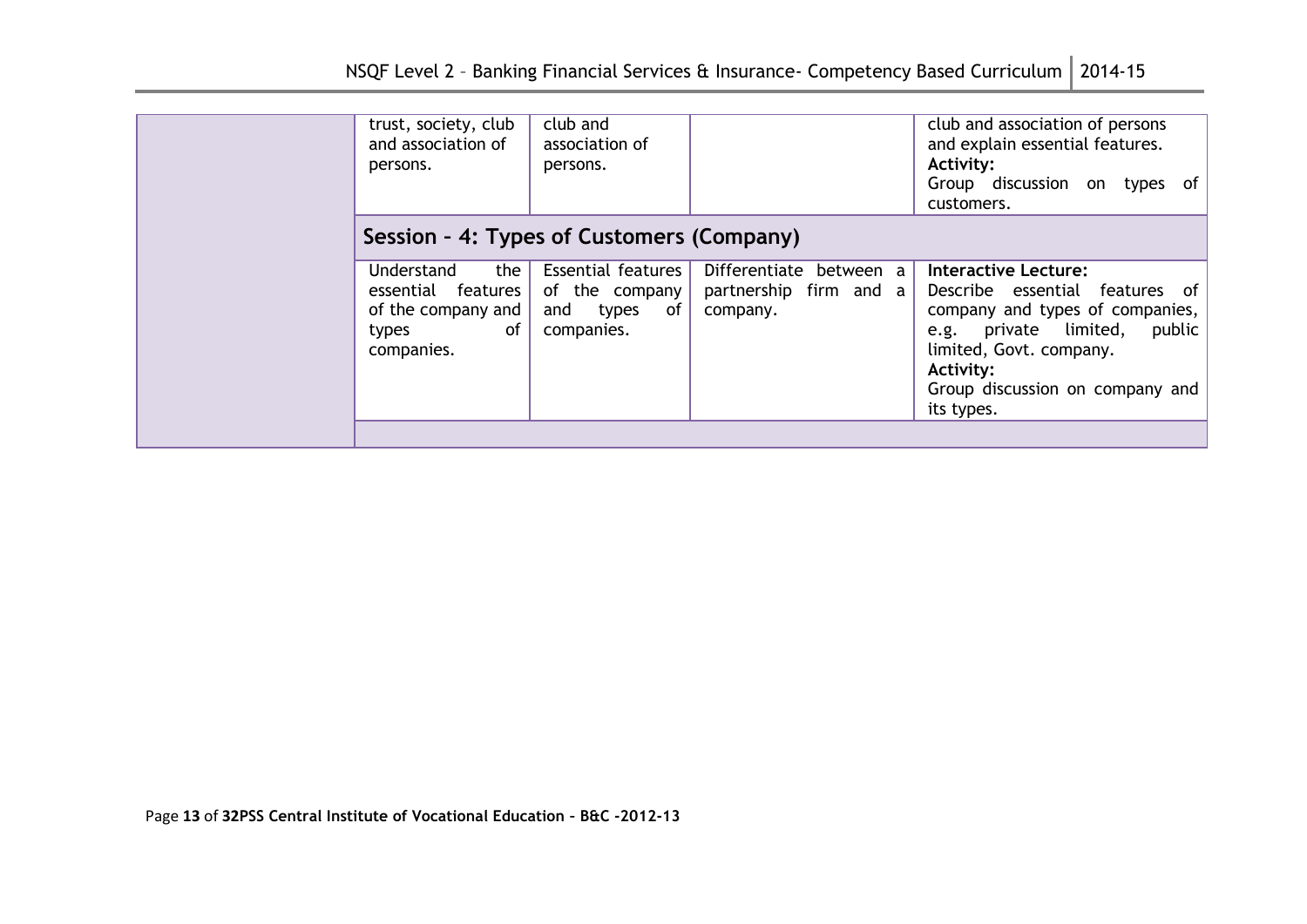| <b>Unit Code:</b><br><b>BFSI-203-NSQF-</b><br>2014 | <b>Unit-: Opening of Bank Accounts</b>                                                                                                                                                                                                         |                                                                                       |                                                                                                   |                                                                                                                                                                                                                                                                                                  |  |  |  |
|----------------------------------------------------|------------------------------------------------------------------------------------------------------------------------------------------------------------------------------------------------------------------------------------------------|---------------------------------------------------------------------------------------|---------------------------------------------------------------------------------------------------|--------------------------------------------------------------------------------------------------------------------------------------------------------------------------------------------------------------------------------------------------------------------------------------------------|--|--|--|
|                                                    | <b>Duration: 15 hours</b>                                                                                                                                                                                                                      |                                                                                       |                                                                                                   |                                                                                                                                                                                                                                                                                                  |  |  |  |
| Location:                                          |                                                                                                                                                                                                                                                | Session-1: KYC Norms and Identification of Customer                                   |                                                                                                   |                                                                                                                                                                                                                                                                                                  |  |  |  |
| Classroom,<br><b>Banking and</b>                   | Learning<br><b>Outcome</b>                                                                                                                                                                                                                     | Knowledge<br><b>Evaluation</b>                                                        | Performance<br><b>Evaluation</b>                                                                  | <b>Teaching and</b><br><b>Training Method</b>                                                                                                                                                                                                                                                    |  |  |  |
| <b>Financial</b><br><b>Institutions</b>            | <b>KYC</b><br>Understand<br>norms and need for<br>identifying<br>the<br>customer for opening<br>of bank accounts.                                                                                                                              | KYC Norms and need for<br>identifying<br>the<br>customer.                             | Summarize<br>the<br>outcome of the group<br>discussion.                                           | <b>Interactive Lecture:</b><br>Describe KYC Norms and guidelines of<br>RBI on the subject. Explain need and<br>identifying<br>importance of<br>the<br>customer before opening of bank<br>account.<br><b>Activity:</b><br>Group discussion on 'Why KYC Norms'<br>before opening the bank account. |  |  |  |
|                                                    |                                                                                                                                                                                                                                                | <b>Session -2:Documents Required</b>                                                  |                                                                                                   |                                                                                                                                                                                                                                                                                                  |  |  |  |
|                                                    | Understand the<br>documents<br>required for<br>opening of bank<br>accounts depending<br>upon the type of<br>customer<br>e.g., certificate of<br>incorporation,<br>memorandum of<br>association,<br>articles of<br>association,<br>resolutions, | Documents required<br>for opening of bank<br>accounts depending<br>upon the customer. | List the documents<br>required for opening<br>of bank account of a<br>private limited<br>company. | <b>Interactive Lecture:</b><br>.Describe the documents required<br>for opening of bank accounts,<br>depending on the type of<br>customer.<br><b>Activity:</b><br>Show the specimen of documents<br>for knowledge of the contents.                                                                |  |  |  |

Page **14** of **32PSS Central Institute of Vocational Education – B&C -2012-13**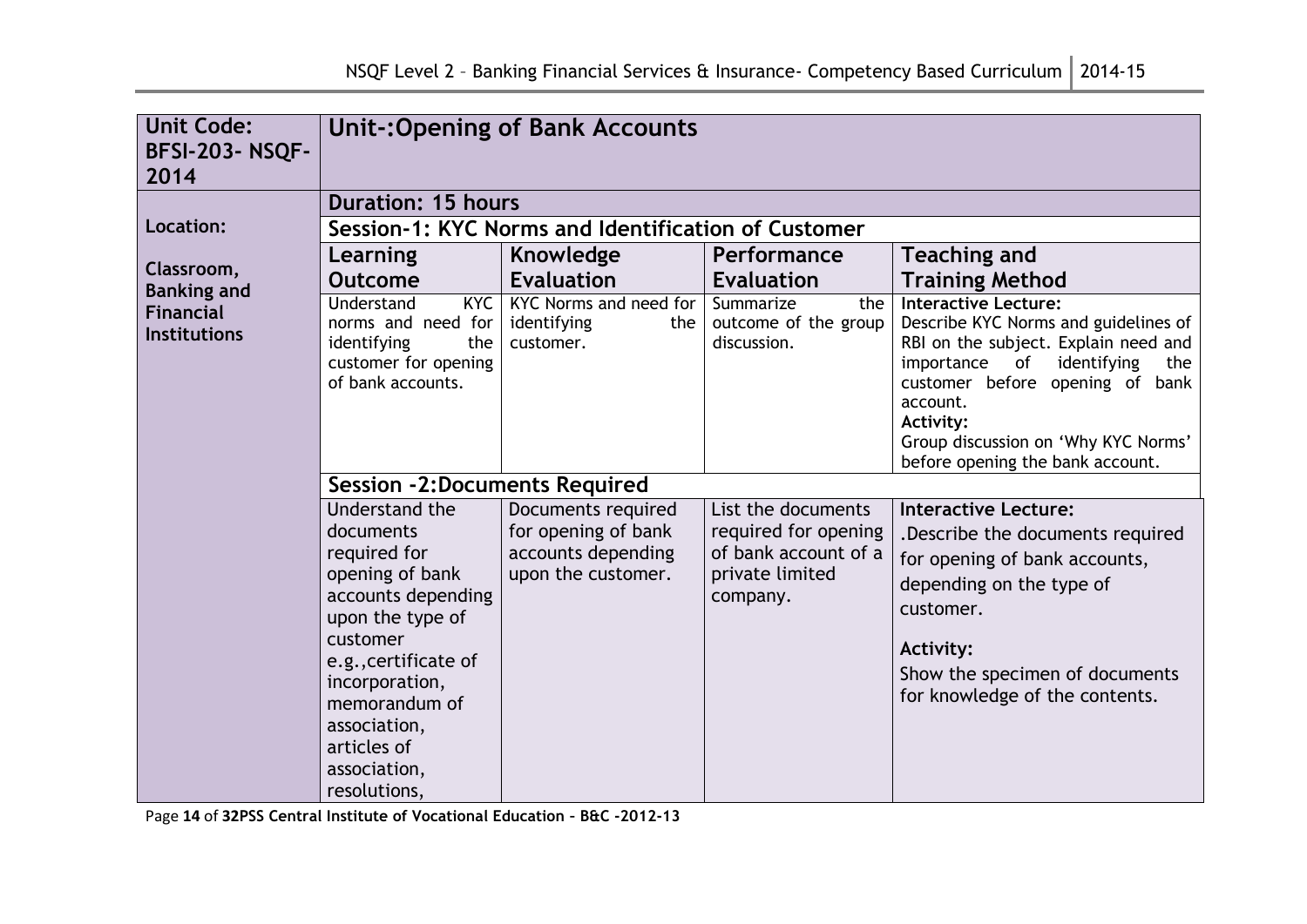| byelaws, trust<br>deedand court<br>orders etc.                                                                      |                                                                                                            |                                                                                            |                                                                                                                                                                                                                                                                                   |
|---------------------------------------------------------------------------------------------------------------------|------------------------------------------------------------------------------------------------------------|--------------------------------------------------------------------------------------------|-----------------------------------------------------------------------------------------------------------------------------------------------------------------------------------------------------------------------------------------------------------------------------------|
|                                                                                                                     | <b>Session-3:Operational Instructions</b>                                                                  |                                                                                            |                                                                                                                                                                                                                                                                                   |
| Understand the<br>essential features of<br>account operating<br>instructions, e.g.<br>EorS, ForS, any of us<br>etc. | Importance and<br>essential features of<br>account operating<br>instructions.                              | Write a brief note on<br>'F or S' instruction for<br>operation of the<br>account.          | <b>Interactive Lecture:</b><br>Explain account operation<br>instructions and essential features of<br>'EorS', 'ForS', any of us etc.<br><b>Activity:</b><br>Classroom interaction on various<br>types of operational instructions.                                                |
|                                                                                                                     | Session-4: Issue of Pass Book / Statement of Account / Cheque Book                                         |                                                                                            |                                                                                                                                                                                                                                                                                   |
| Understand the<br>procedure for issue<br>of pass book and<br>cheque book after<br>opening of account.               | Procedure for issue of<br>passes book, cheque<br>book and statement of<br>account (wherever<br>necessary). | List out the<br>precautions to be<br>observed while issuing<br>pass book / cheque<br>book. | <b>Interactive Lecture:</b><br>Describe procedure for issuing of pass<br>book, cheque book etc. and explain<br>precautions to be observed.<br><b>Activity:</b><br>Show the specimen of pass book,<br>cheque book and statement of<br>account. Exercise on filling in a<br>cheque. |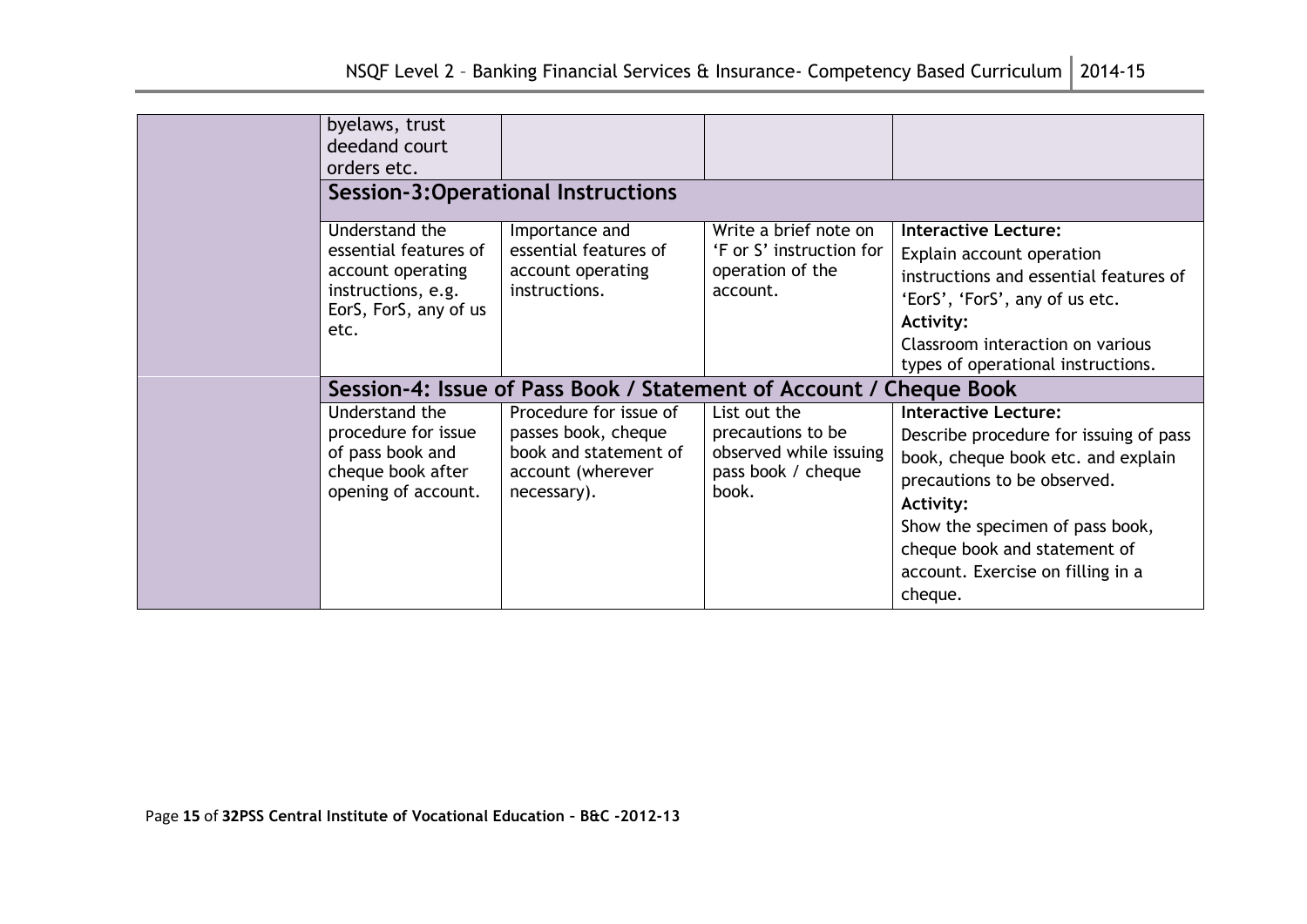| <b>Unit Code:</b><br><b>BFSI-204- NSQF2014</b> | <b>Unit-: Customer Services in Banks</b>                                        |                                                                                                                                |                                                                                                                              |                                                                                                                                                                                                                      |  |  |  |
|------------------------------------------------|---------------------------------------------------------------------------------|--------------------------------------------------------------------------------------------------------------------------------|------------------------------------------------------------------------------------------------------------------------------|----------------------------------------------------------------------------------------------------------------------------------------------------------------------------------------------------------------------|--|--|--|
| <b>Duration: 15 hours</b>                      |                                                                                 |                                                                                                                                |                                                                                                                              |                                                                                                                                                                                                                      |  |  |  |
| Location:                                      |                                                                                 | Session-1: Help Desk / Helpline                                                                                                |                                                                                                                              |                                                                                                                                                                                                                      |  |  |  |
| <b>Classroom, Banking</b><br>and Financial     | Learning<br><b>Outcome</b>                                                      | <b>Knowledge</b><br><b>Evaluation</b>                                                                                          | Performance<br><b>Evaluation</b>                                                                                             | <b>Teaching and</b><br><b>Training Method</b>                                                                                                                                                                        |  |  |  |
| <b>Institutions</b>                            | <b>Understand the</b><br>concept and<br>working of Help<br>desk / Help<br>line. | Concept and working of<br>Help desk / Help line.                                                                               | Evaluate the utility of<br>help desk / help line in<br>enhancing the<br>customers'<br>satisfaction.                          | <b>Interactive Lecture:</b><br>Describe the concept of Help<br>desk / Help line and explain its<br>working.<br><b>Activity:</b><br>Observe critically the working<br>of help desk / help line of any<br>bank.        |  |  |  |
|                                                | <b>Session 2: Customers Service Audit</b>                                       |                                                                                                                                |                                                                                                                              |                                                                                                                                                                                                                      |  |  |  |
|                                                | Understand the<br>concept and<br>process of<br>customer service<br>audit.       | Concept and process of<br>customer service audit<br>including collection of data<br>and presentation of<br>customers feedback. | Obtain information /<br>data as per the<br>questionnaire designed<br>in respect of any one<br>customer and comment<br>on it. | <b>Interactive Lecture:</b><br>Describe the concept of<br>customers' service audit and<br>explain process in detail.<br>Activity:<br>Prepare questionnaire for<br>obtaining satisfaction feedback<br>from customers. |  |  |  |
|                                                | <b>Session3: Customers Grievancesand Suggestions</b>                            |                                                                                                                                |                                                                                                                              |                                                                                                                                                                                                                      |  |  |  |
|                                                | Understand the<br>importance of<br>complaint and                                | Importance of<br>complaint and<br>complainant's                                                                                | Summarize the<br>classroom discussion.                                                                                       | <b>Interactive Lecture:</b><br>Describe the customers'<br>grievances arising due to                                                                                                                                  |  |  |  |

Page **16** of **32PSS Central Institute of Vocational Education – B&C -2012-13**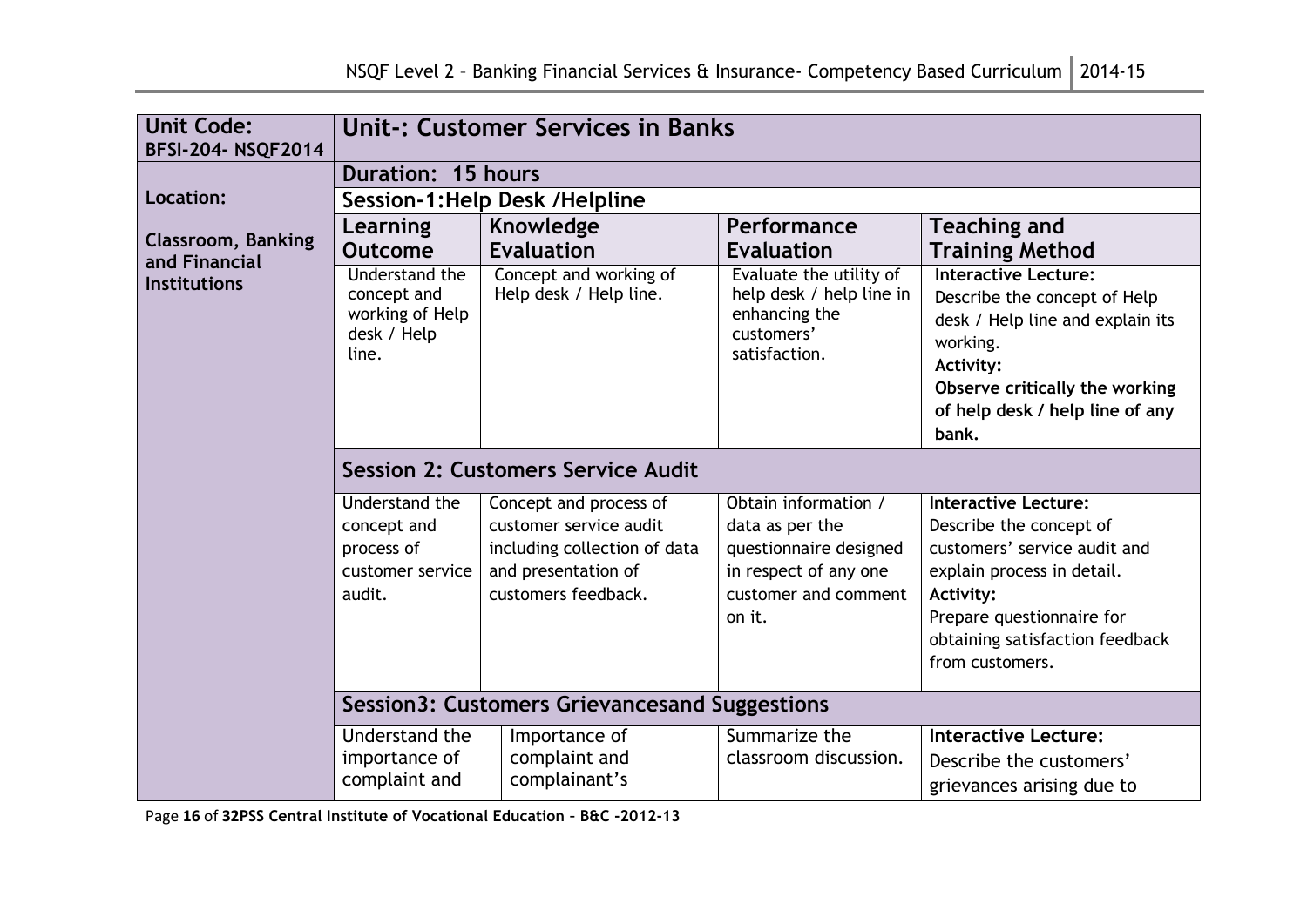| complainant's<br>psychology.<br>Knowledge of<br>process to deal<br>with the<br>suggestions from<br>customers. | psychology. Process to<br>deal with the<br>customers' suggestions.         |                                                                          | deficiency in services of banks.<br>Explain behavioral aspects of<br>customer service. Describe<br>process to deal with the<br>customers' suggestions.<br>Activity:<br>Classroom discussion on<br>dealing with complaints. |
|---------------------------------------------------------------------------------------------------------------|----------------------------------------------------------------------------|--------------------------------------------------------------------------|----------------------------------------------------------------------------------------------------------------------------------------------------------------------------------------------------------------------------|
| <b>Session 4: Redressal Mechanism</b>                                                                         |                                                                            |                                                                          |                                                                                                                                                                                                                            |
| Understand the<br>process to attend<br>the customers'<br>complaint and its<br>final resolution.               | Process to attend the<br>customers' complaint and<br>its final resolution. | List out the reasons for<br>complaint as discussed<br>in the case study. | <b>Interactive Lecture:</b><br>Describe the process in detail to<br>attend complaints and explain<br>methods to resolve.<br>Activity:<br>Case study on customer complaint<br>resolution.                                   |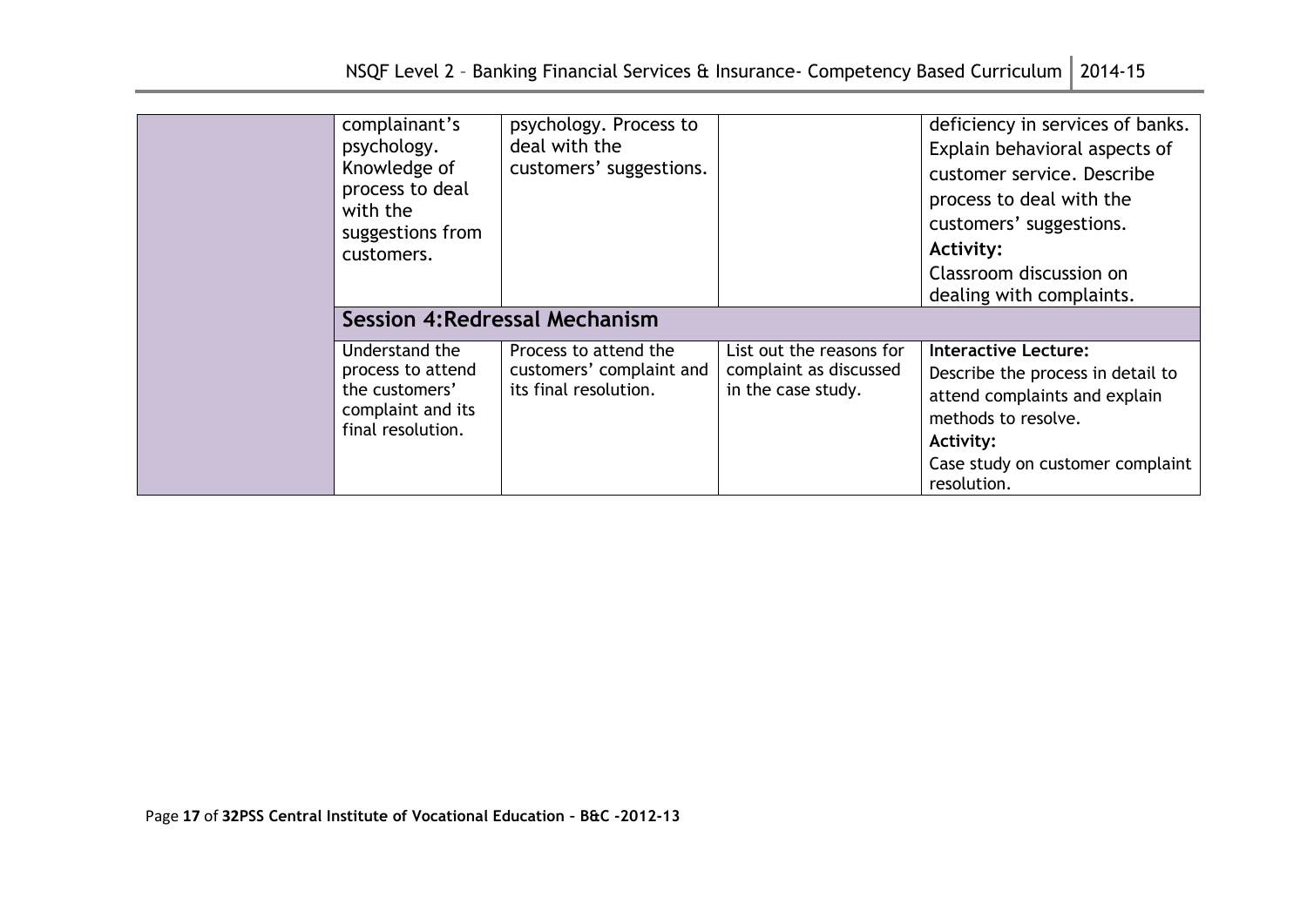| <b>Unit Code: BSFI-</b><br>205-NSQF2014 | Unit-: Title: Safety and up-keep of Premises                                                                                    |                                                                                                                |                                                                     |                                                                                                                                                                                                                                                                                                                                 |  |  |
|-----------------------------------------|---------------------------------------------------------------------------------------------------------------------------------|----------------------------------------------------------------------------------------------------------------|---------------------------------------------------------------------|---------------------------------------------------------------------------------------------------------------------------------------------------------------------------------------------------------------------------------------------------------------------------------------------------------------------------------|--|--|
|                                         | <b>Duration: 15 hours</b>                                                                                                       |                                                                                                                |                                                                     |                                                                                                                                                                                                                                                                                                                                 |  |  |
| Location:                               | <b>Session -1:Safety of Bank Assets</b>                                                                                         |                                                                                                                |                                                                     |                                                                                                                                                                                                                                                                                                                                 |  |  |
| Classrooms,<br><b>Banking and</b>       | Learning<br><b>Outcome</b>                                                                                                      | Knowledge<br><b>Evaluation</b>                                                                                 | Performance<br><b>Evaluation</b>                                    | <b>Teaching and</b><br><b>Training Method</b>                                                                                                                                                                                                                                                                                   |  |  |
| <b>Financial</b><br><b>Institutions</b> | Understand safety<br>norms for fixed<br>assets of banks e.g.,<br>furniture and<br>fixtures, office<br>equipments /<br>machines. | Safety norms for fixed<br>assets of banks e.g.,<br>furniture & fixtures,<br>office equipments and<br>machines. | Summarize the<br>outcome of group<br>discussion on safety<br>norms. | <b>Interactive Lecture:</b><br>Describe the importance of banks<br>fixed assets e.g., furniture &<br>fixtures, office equipment and<br>machines. Explain safety norms for<br>adherence.<br><b>Activity:</b><br>Group discussion on safety norms.                                                                                |  |  |
|                                         | Session-2: Safety of Sensitive Stationery / Security Documents                                                                  |                                                                                                                |                                                                     |                                                                                                                                                                                                                                                                                                                                 |  |  |
|                                         | Understand the<br>importance of safe<br>keeping of cash and<br>valuables / sensitive<br>stationery / security<br>documents.     | Importance of safe<br>keeping of cash and<br>valuables / sensitive<br>stationery / security<br>documents.      | List out the safety<br>arrangement for<br>cash safes in banks.      | <b>Interactive Lecture:</b><br>Explain the importance of safe<br>keeping of cash and valuables /<br>sensitive stationery and security<br>documents. Describe details of<br>storage equipments and safety<br>gadgets.<br><b>Activity:</b><br>Group discussion on safety and<br>security of valuables and<br>sensitive documents. |  |  |
|                                         | Session-3: Upkeep of Ambience                                                                                                   |                                                                                                                |                                                                     |                                                                                                                                                                                                                                                                                                                                 |  |  |

Page **18** of **32PSS Central Institute of Vocational Education – B&C -2012-13**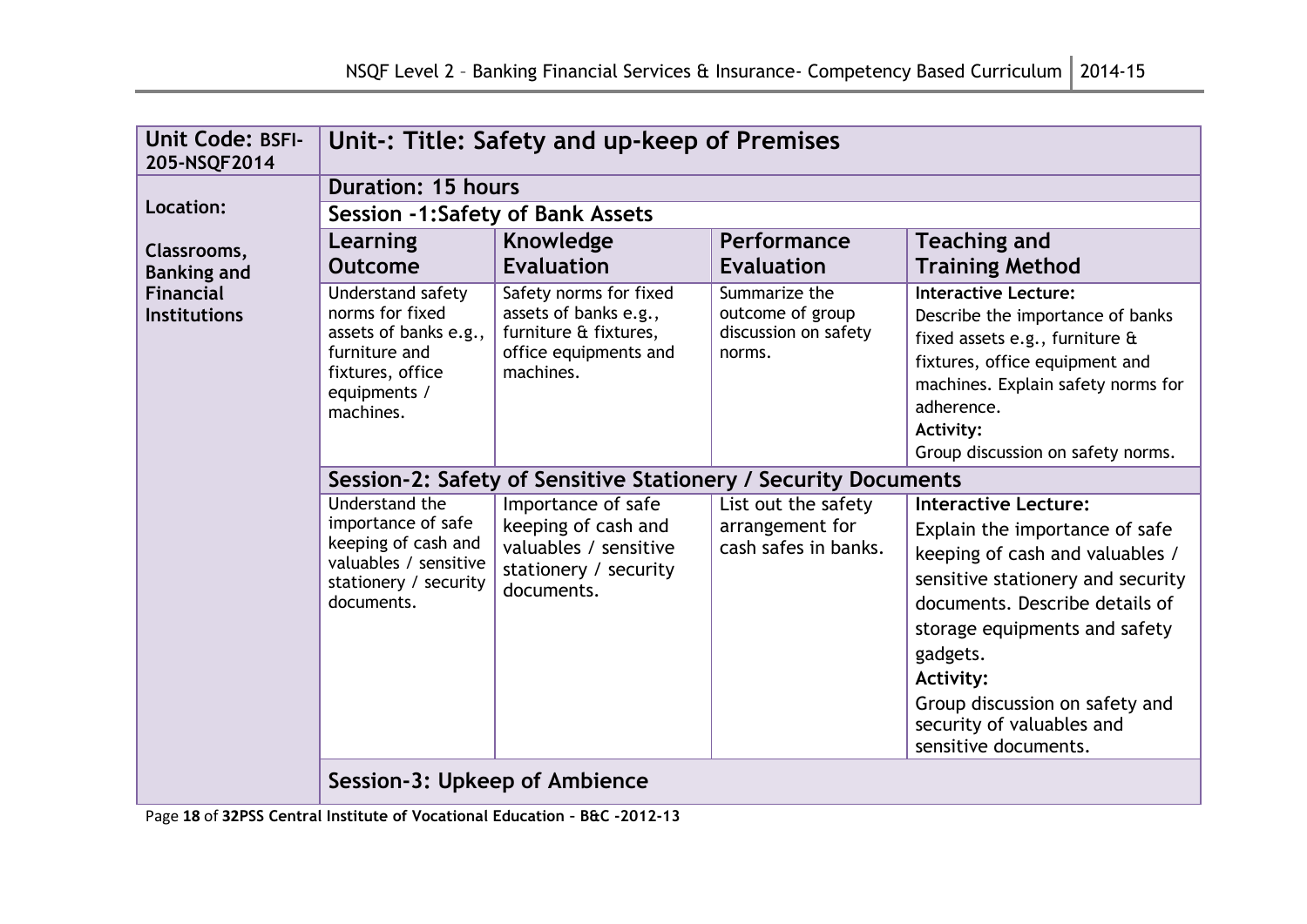| provision of<br>conveniences.<br>premises. | importance of<br>maintaining<br>cleanliness in<br>the times and | in bank premises all the<br>times and provision of<br>conveniences.<br>bank premises all | outcome of<br>discussion. | Describe the importance of<br>maintaining cleanliness in bank<br>premises all the times and<br>provision of conveniences.<br>Activity:<br>Classroom<br>discussion<br>on<br>maintaining cleanliness in bank |
|--------------------------------------------|-----------------------------------------------------------------|------------------------------------------------------------------------------------------|---------------------------|------------------------------------------------------------------------------------------------------------------------------------------------------------------------------------------------------------|
|--------------------------------------------|-----------------------------------------------------------------|------------------------------------------------------------------------------------------|---------------------------|------------------------------------------------------------------------------------------------------------------------------------------------------------------------------------------------------------|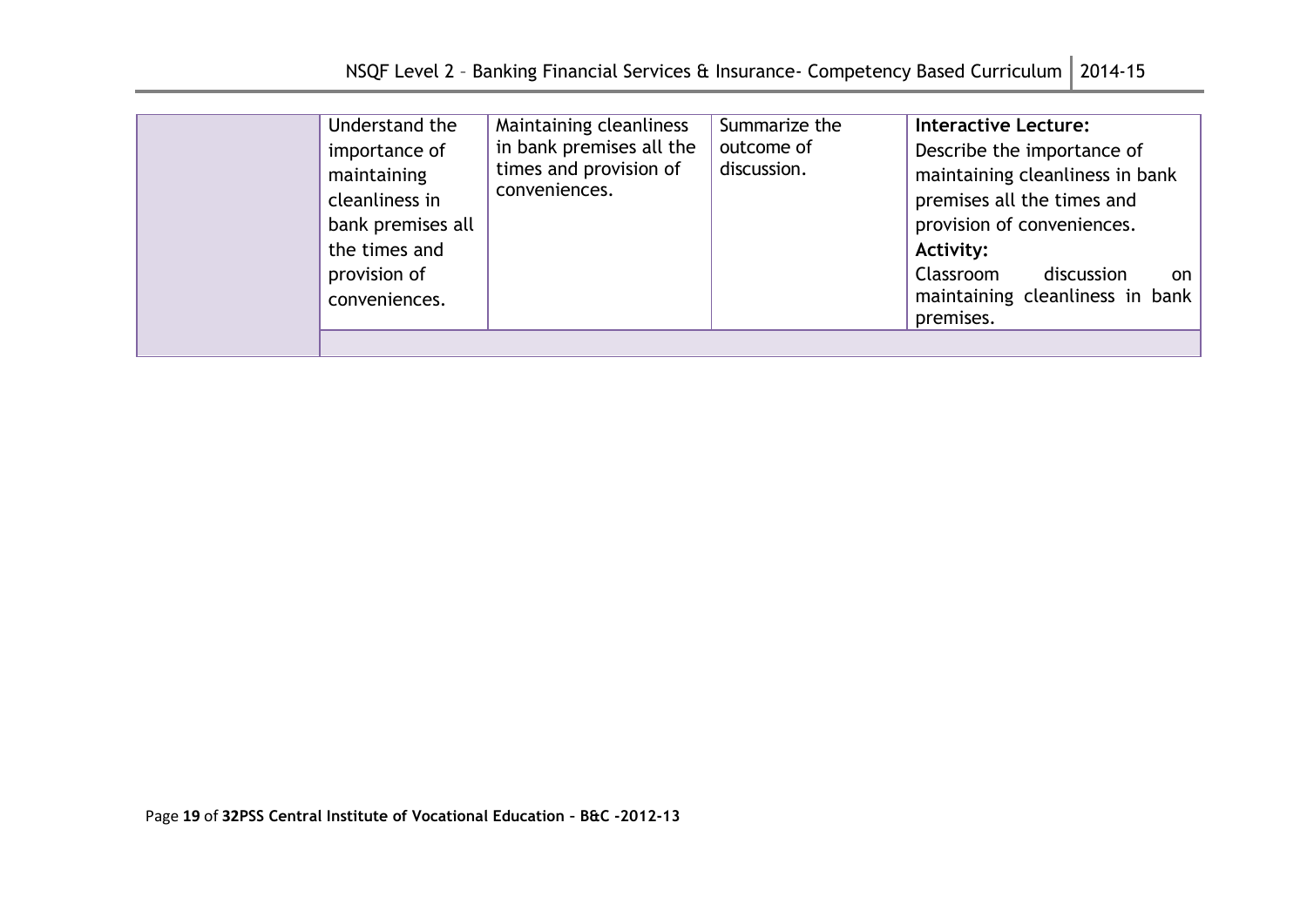| Unit Code: BSFI-<br>207-NSQF2014 | Unit -: Title: Communication at Workplace                                                                                                      |                                                                                                                              |                                                                              |                                                                                                                                                                                                                                                                                                                                |  |  |  |
|----------------------------------|------------------------------------------------------------------------------------------------------------------------------------------------|------------------------------------------------------------------------------------------------------------------------------|------------------------------------------------------------------------------|--------------------------------------------------------------------------------------------------------------------------------------------------------------------------------------------------------------------------------------------------------------------------------------------------------------------------------|--|--|--|
| Location:                        | <b>Duration: 10 hours</b>                                                                                                                      |                                                                                                                              |                                                                              |                                                                                                                                                                                                                                                                                                                                |  |  |  |
| Classroom,                       | <b>Session 1: Communication with Colleagues</b>                                                                                                |                                                                                                                              |                                                                              |                                                                                                                                                                                                                                                                                                                                |  |  |  |
| <b>Banking and</b>               | Learning                                                                                                                                       | Knowledge                                                                                                                    | Performance                                                                  | <b>Teaching and</b>                                                                                                                                                                                                                                                                                                            |  |  |  |
| <b>Financial</b>                 | <b>Outcome</b>                                                                                                                                 | <b>Evaluation</b>                                                                                                            | <b>Evaluation</b>                                                            | <b>Training Method</b>                                                                                                                                                                                                                                                                                                         |  |  |  |
| <b>Institutions</b>              | Understand the<br>importance of effective<br>communication with<br>subordinates /<br>colleagues / seniors<br>and etiquettes to be<br>observed. | Importance of effective<br>communication with<br>subordinates /<br>colleagues / seniors and<br>etiquettes to be<br>observed. | List out the<br>deficiencies in<br>communication in<br>persons in role play. | <b>Interactive Lecture:</b><br>Describe the importance of<br>effective communication with<br>subordinates / colleagues / seniors<br>and etiquettes to be observed.<br><b>Activity:</b><br>Role play: involving assignment of<br>a task to a person and evaluation<br>of its completion in scheduled time<br>by another person. |  |  |  |
|                                  | <b>Session 2: Written Communication</b>                                                                                                        |                                                                                                                              |                                                                              |                                                                                                                                                                                                                                                                                                                                |  |  |  |
|                                  | Understand the<br>preparation of various<br>reports and returns to<br>be submitted to higher<br>authorities.                                   | Preparation of various<br>reports and returns to<br>be submitted to higher<br>authorities.                                   | Prepare a monthly<br>business report to be<br>submitted by a bank<br>branch. | <b>Interactive Lecture:</b><br>Describe preparation of some<br>specific reports and returns which<br>need to be submitted on regular<br>intervals.<br><b>Activity:</b><br>Show specimen of a report /<br>return in get it filled in by<br>assumed data.                                                                        |  |  |  |
|                                  | Session 3: Listening Skills                                                                                                                    |                                                                                                                              |                                                                              |                                                                                                                                                                                                                                                                                                                                |  |  |  |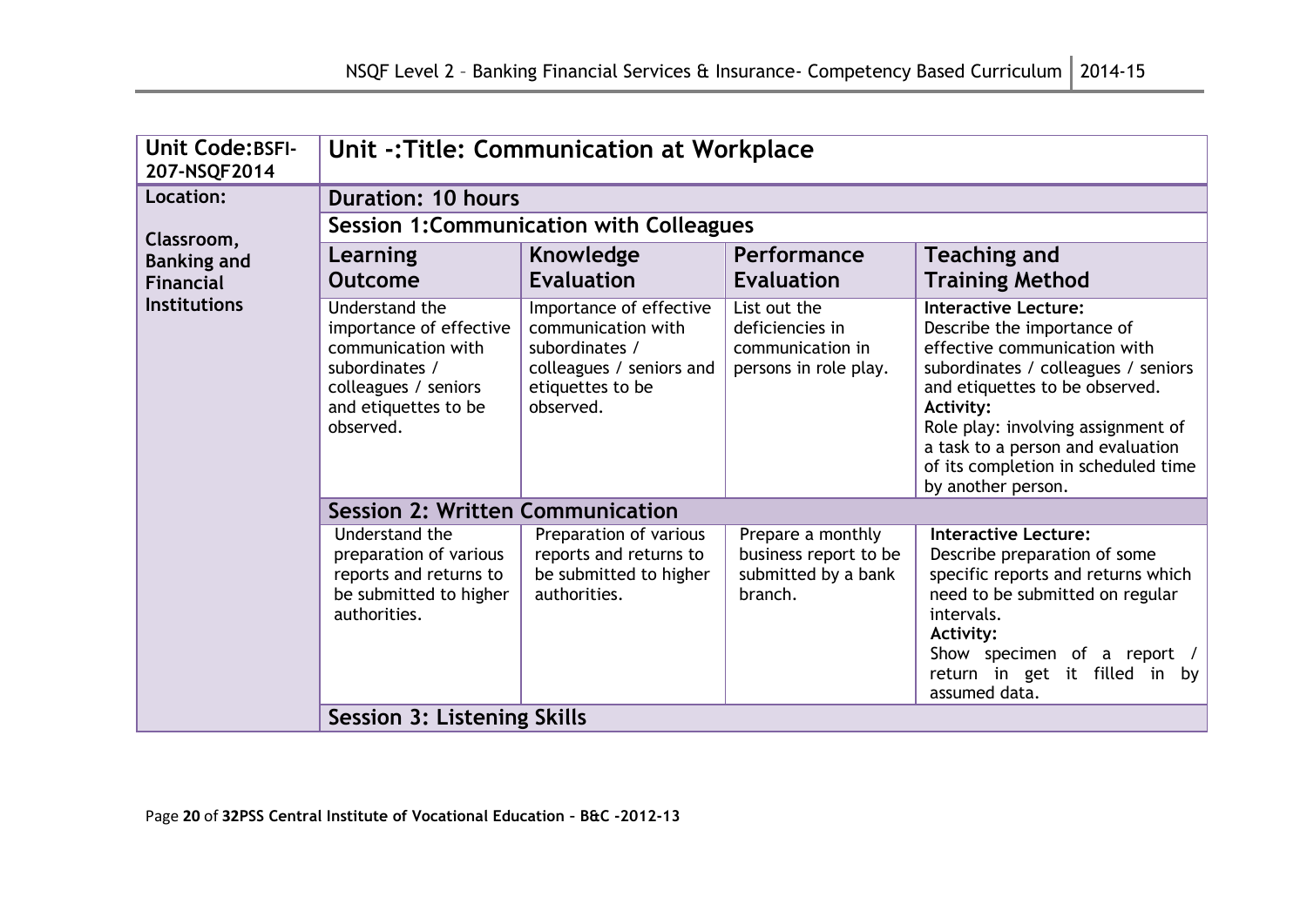| Understand the<br>importance of<br>listening and ways to<br>acquire listening<br>skills. | Importance of<br>listening and ways to<br>acquire listening<br>skills.  | Summarize the<br>outcome of group<br>discussion. | <b>Interactive Lecture:</b><br>Describe the importance of<br>listening and explain the ways<br>to acquire listening skills in<br>context of business in banks.<br>Activity:<br>Group discussion on listening<br>skills. |
|------------------------------------------------------------------------------------------|-------------------------------------------------------------------------|--------------------------------------------------|-------------------------------------------------------------------------------------------------------------------------------------------------------------------------------------------------------------------------|
| Session - 4: Staff Meetings                                                              |                                                                         |                                                  |                                                                                                                                                                                                                         |
| Understand the<br>importance of staff<br>meetings and active<br>participation therein.   | Importance of staff<br>meetings and active<br>participation<br>therein. | Write the minutes of<br>the staff meeting.       | <b>Interactive Lecture:</b><br>Describe the importance of staff<br>meeting and active participation<br>therein.<br><b>Activity:</b><br>Arrange a mock staff meeting ask<br>participants to put in their<br>viewpoint.   |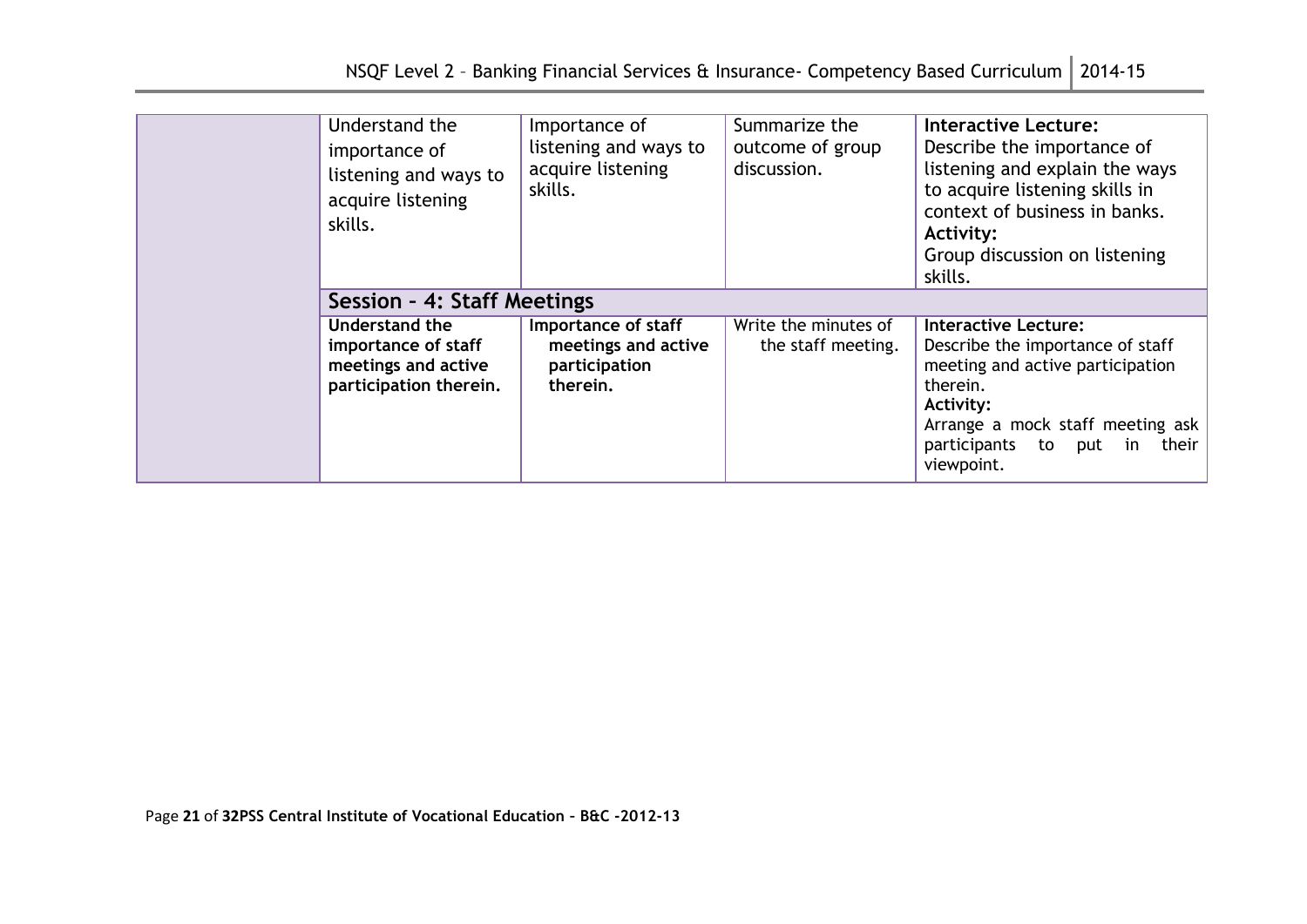| Unit Code: BSFI-<br>207-NSQF2014        | Unit Title: Work Integrated Learning                                                                                                                                                                  |                                                                    |                                                                                             |                                                                                                                                                                                                                                                                     |  |  |
|-----------------------------------------|-------------------------------------------------------------------------------------------------------------------------------------------------------------------------------------------------------|--------------------------------------------------------------------|---------------------------------------------------------------------------------------------|---------------------------------------------------------------------------------------------------------------------------------------------------------------------------------------------------------------------------------------------------------------------|--|--|
|                                         | <b>Duration: 10 hours</b><br><b>Session 1: Opening of Bank Accounts</b>                                                                                                                               |                                                                    |                                                                                             |                                                                                                                                                                                                                                                                     |  |  |
| Location:                               |                                                                                                                                                                                                       |                                                                    |                                                                                             |                                                                                                                                                                                                                                                                     |  |  |
| Classroom,<br><b>Banking and</b>        | Learning<br><b>Outcome</b>                                                                                                                                                                            | <b>Knowledge</b><br><b>Evaluation</b>                              | Performance<br><b>Evaluation</b>                                                            | <b>Teaching and</b><br><b>Training Method</b>                                                                                                                                                                                                                       |  |  |
| <b>Financial</b><br><b>Institutions</b> | Understand forms to be<br>filled in for opening of<br>bank accounts.                                                                                                                                  | Filling in of forms for<br>opening bank accounts.                  | Fill in the bank<br>account opening form<br>in respect of a<br>company.                     | <b>Interactive Lecture:</b><br>Explain the information to be filled<br>in the account opening form of<br>various types of customers.<br><b>Activity:</b><br>Show the specimen of account<br>opening forms and get filled in.                                        |  |  |
|                                         |                                                                                                                                                                                                       |                                                                    | Session 2: Documents Needed for Opening of Bank Accounts (Individuals)                      |                                                                                                                                                                                                                                                                     |  |  |
|                                         | <b>Understand various</b><br>documents needed for<br>opening of different<br>types of bank accounts<br>of individuals including<br>joint accounts with<br>various options for<br>operation of account | Documents needed for<br>opening of bank<br>accounts of individuals | Spell out of purpose<br>of obtaining each<br>document obtained<br>for opening of<br>account | <b>Interactive Lecture:</b><br>Describe various documents<br>needed for opening of bank<br>accounts of individuals depending<br>upon the type of account and the<br>options for operating the<br>accounts.<br><b>Activity:</b><br>Show<br>specimen<br>οf<br>various |  |  |
|                                         |                                                                                                                                                                                                       |                                                                    |                                                                                             | documents needed for opening of<br>bank accounts depending upon the<br>type of customer.                                                                                                                                                                            |  |  |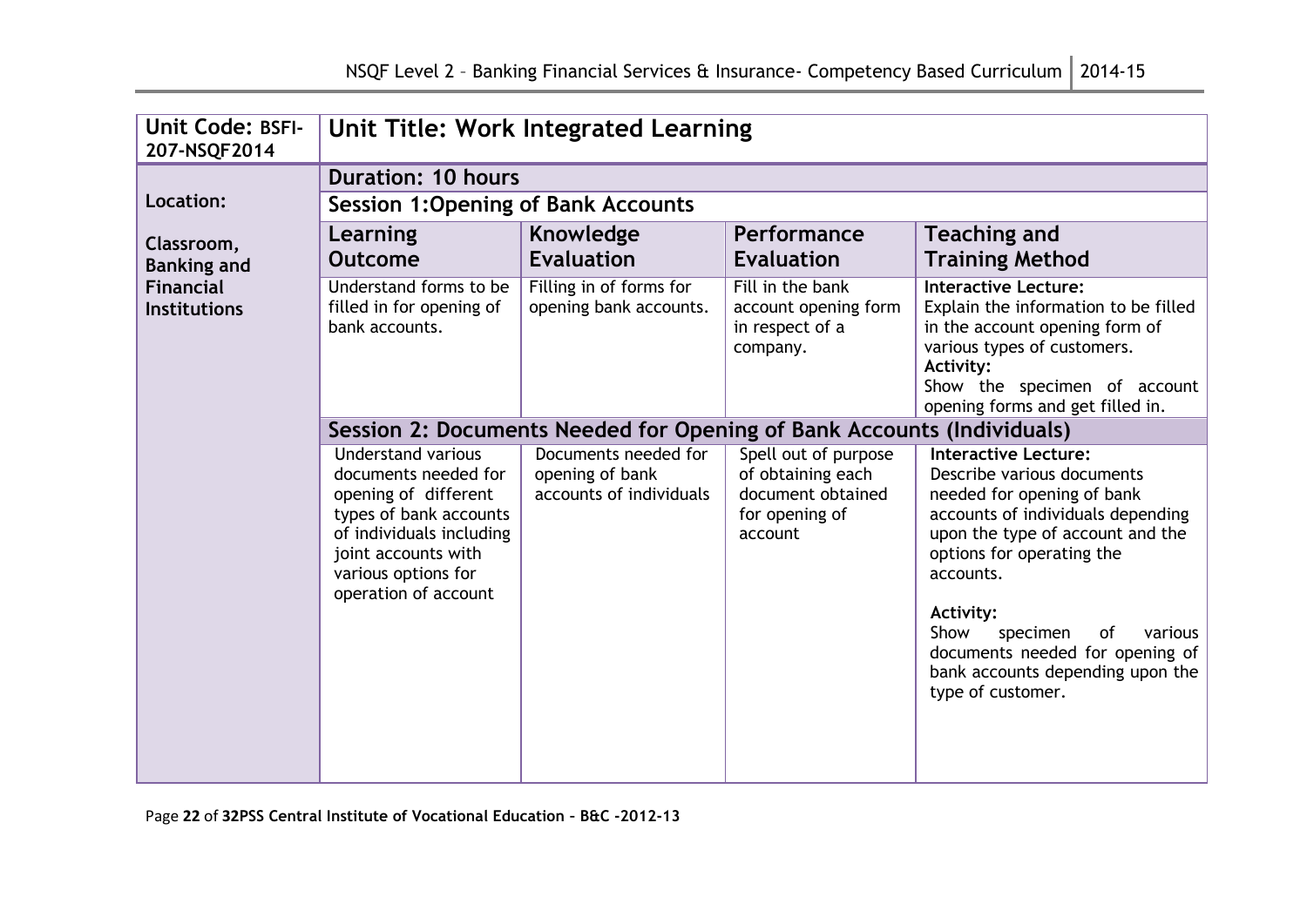| Session 3: Documents Needed for Opening of Bank Accounts (Firms and HUF)                                                       |                                                                                         |                                                                                             |                                                                                                                                                                                                                                                                               |  |  |
|--------------------------------------------------------------------------------------------------------------------------------|-----------------------------------------------------------------------------------------|---------------------------------------------------------------------------------------------|-------------------------------------------------------------------------------------------------------------------------------------------------------------------------------------------------------------------------------------------------------------------------------|--|--|
| <b>Understand various</b><br>documents needed for<br>opening of accounts of<br>partnership firms and<br>Hindu Undivided Family | Documents needed for<br>of<br>bank<br>opening<br>accounts of Firms and<br><b>HUF</b>    | Spell out of purpose<br>of obtaining each<br>document obtained<br>for opening of<br>account | <b>Interactive Lecture:</b><br>Describe various documents<br>needed for opening of bank<br>accounts of Firms and HUF.<br>Activity:<br>Show<br>specimen<br>0f<br>various<br>documents needed for opening of<br>bank accounts of Firms and HUF                                  |  |  |
| Society)                                                                                                                       |                                                                                         |                                                                                             | Session - 4: Documents Needed for Opening of Bank Accounts (Company, Trust and                                                                                                                                                                                                |  |  |
| Understand various<br>documents needed for<br>opening of accounts of<br>Company, Trust and<br>Society.                         | Documents needed for<br>opening of bank<br>accounts of<br>Company, Trust and<br>Society | Spell out of purpose of<br>obtaining each<br>document obtained<br>for opening of<br>account | <b>Interactive Lecture:</b><br>Describe various documents<br>needed for opening of bank<br>accounts of Company, Trust and<br>Society.<br>Activity:<br>Show<br>specimen<br>0f<br>various<br>documents needed for opening of<br>bank accounts of Company, Trust<br>and Society. |  |  |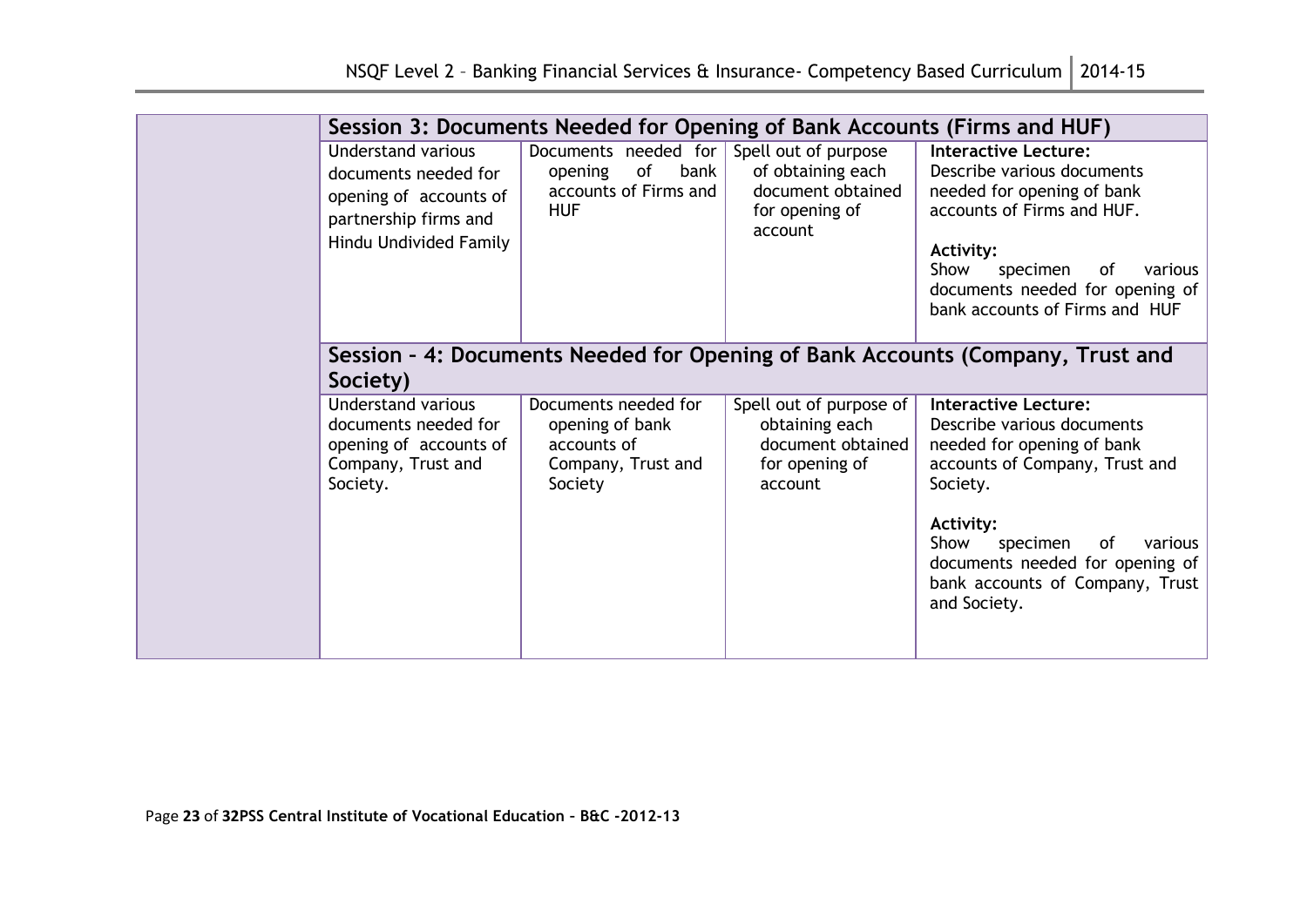#### **Assessment Guide**

Assessment is a process used for determining an individual's progress or level of mastery/competence in an occupational area. It may be formative (continuous) and/or summative (final). It is a process of collecting evidence and making judgement about the extent to which a person demonstrates the knowledge and skills set out in the standards or learning outcomes of a unit of competency. Assessment should be done on the basis of information or evidence about the individual"s ability against clearly stated objectives or standards. A diversity of assessment methods is required to achieve the multiple purposes and to satisfy the requirements of competency based assessment. Appropriate evidence is to be collected from activities that can be clearly related to the Units of Competency. It should cover all the elements and performance criteria/indicatorsin the competency standards. Student"s achievements should be assessed by using the following methods of assessment.

| S.No.        | <b>Method of Assessments</b> | Weightage<br>(Max. marks) | <b>Evaluator</b>          |
|--------------|------------------------------|---------------------------|---------------------------|
|              | Written test                 | 30                        | <b>Teacher</b>            |
| 2.           | Practical test               | 30                        | Certified Assessor #      |
|              | Oral test/viva voce          | 10                        | Teacher/External Examiner |
|              | Portfolio                    | 10                        | <b>Teacher</b>            |
| 5.           | Project                      | 10                        | Teacher/Trainer           |
| 6.           | <b>Direct Observation</b>    | 10                        | Teacher/Trainer           |
| <b>Total</b> |                              | 100                       |                           |

# Assessors will be certified by the State Education Board.

- **1. Written test:** It allows candidates to demonstrate that they have the knowledge and understanding of a given topic.
- **2. Practical test:** It allows candidates to demonstrate application of skills in simulated or real work conditions against competency standards (skill and academic standards).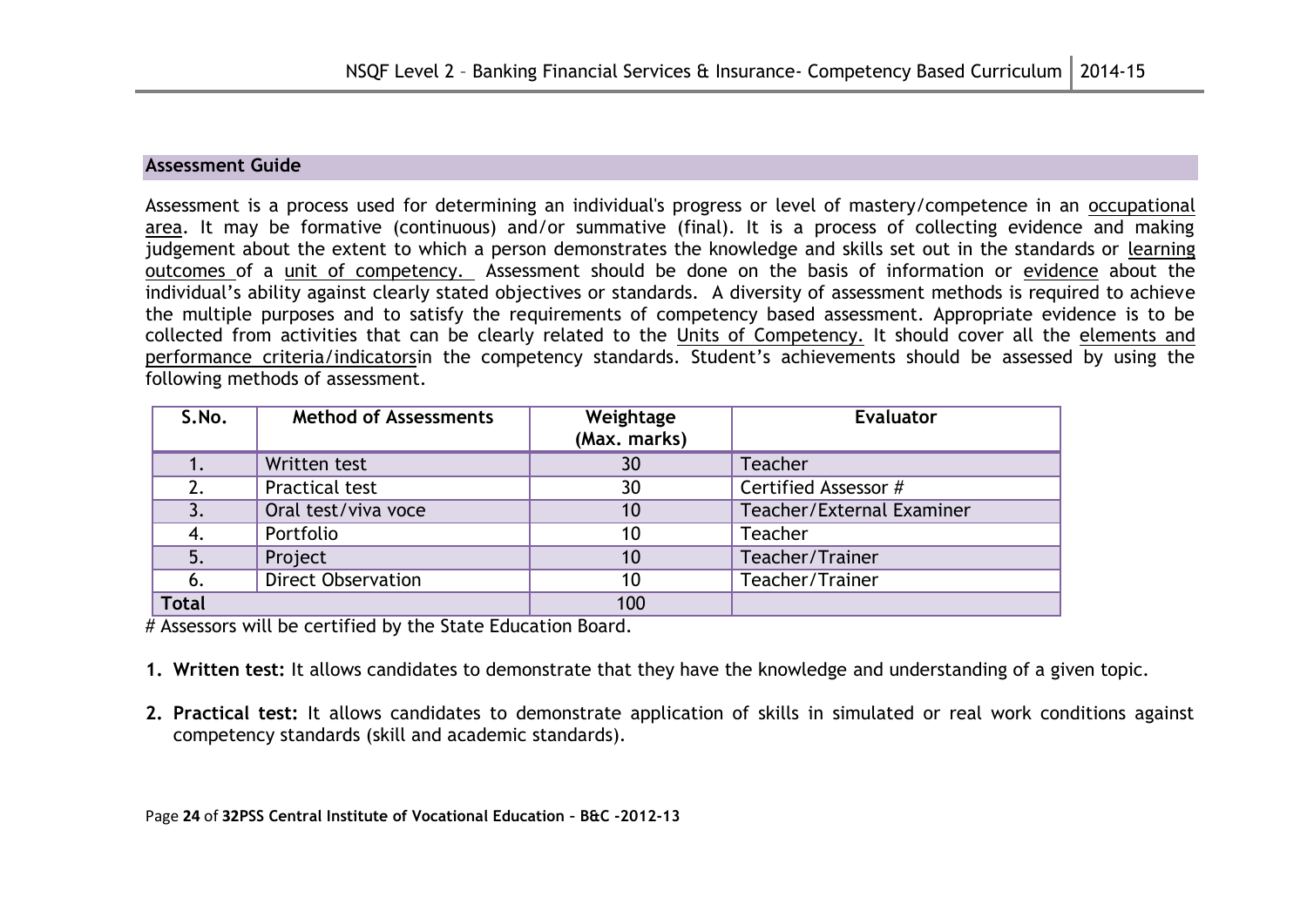- 3. **Oral test/viva voce:** It allows candidates to demonstrate communication skills and content knowledge. Audio or video recording can be done at the time of oral test or viva voce.
- 4. **Portfolio:** It is a compilation of documents that supports the candidate"s claim of competence that was acquired from prior learning and experience. Documents (including photo"s, newspaper articles, reports, etc.) of practical experience in the workplace or the community and photographs of the products prepared by the candidates related to the units of competency should be included in the portfolio.
- **5. Project:** Projects (individual or group projects) are a great way to assess the practice skills on a deadline, but these should be given on the basis of the capability of the individual to perform the tasks or activities involved in the project. Projects should be discussed in the class and the teacher should periodically monitor the progress of the project and provide feedback for improvement and innovation.
- **6. Direct Observation –** Direct observation requires a considerable degree of commitment from the observer and those being observed. Employability skills evaluation listed below in the table should be evaluated through direct observation by the teacher/trainer and appropriate records should be maintained for transparency in evaluation.

| <b>Employability Skill Area</b> | S.<br>No. | <b>Competencies and Performance Standards</b>     | Competent | <b>Not</b><br><b>YetCompete</b><br>nt |
|---------------------------------|-----------|---------------------------------------------------|-----------|---------------------------------------|
| Communication                   | 1.        | Questions appropriately                           |           |                                       |
|                                 | 2.        | Writes clearly and legibly                        |           |                                       |
|                                 | 3.        | Demonstrates good listening and responding skills |           |                                       |
|                                 | 4.        | Informs about the absence and reasons of absence  |           |                                       |
| Responsibility                  | 5.        | Organizes work                                    |           |                                       |
|                                 | 6.        | Manages time effectively and efficiently          |           |                                       |
|                                 | 7.        | Complete assignments timely                       |           |                                       |
|                                 | 8.        | Displays care for tools and equipment             |           |                                       |
|                                 | 9.        | Accepts responsibility pleasantly                 |           |                                       |
|                                 | 10.       | Exhibits patience                                 |           |                                       |
|                                 | 11.       | Demonstrates pride in work                        |           |                                       |

Page **25** of **32PSS Central Institute of Vocational Education – B&C -2012-13**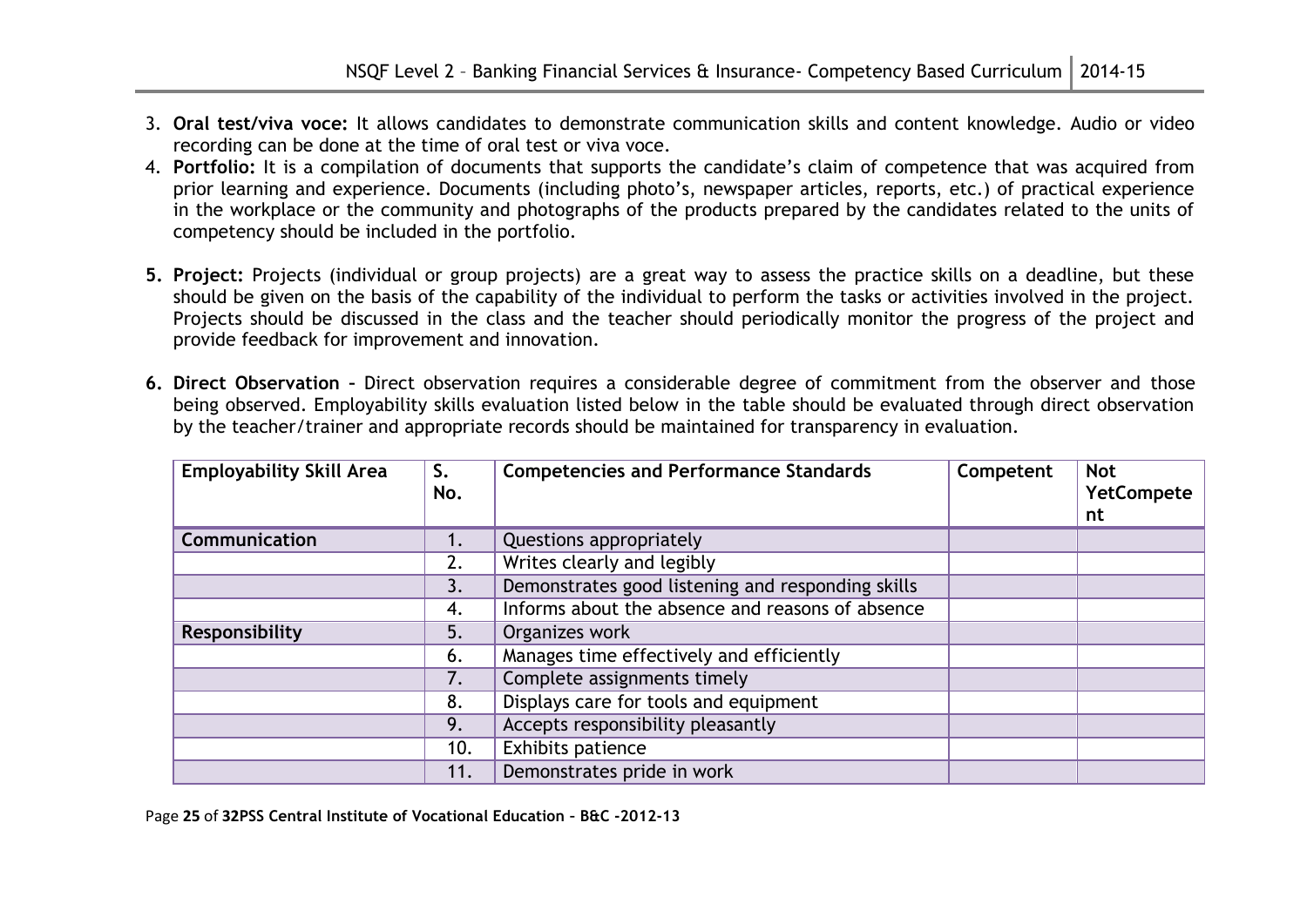| Interpersonal relationship                                                               | 12. | Displays friendly and cooperative attitude       |  |
|------------------------------------------------------------------------------------------|-----|--------------------------------------------------|--|
|                                                                                          | 13. | Demonstrates tactfulness in difficult situations |  |
|                                                                                          | 14. | Accepts constructive criticism                   |  |
|                                                                                          | 15. | Exhibits positive attitude                       |  |
| <b>Health and Safety</b>                                                                 | 16. | Practices good personal hygiene regularly        |  |
|                                                                                          | 17. | Maintains good personal health                   |  |
|                                                                                          | 18. | Dresses well and in appropriate manner           |  |
| <b>Innovation &amp; Creativity</b>                                                       | 19. | Give reasons and make judgements objectively     |  |
|                                                                                          | 20. | Share ideas and thoughts with others             |  |
| $\overline{a}$ and $\overline{a}$ and $\overline{a}$ and $\overline{a}$<br>$\sim$ $\sim$ |     | $\sim$ $\sim$ $\sim$ $\sim$ $\sim$ $\sim$        |  |

1. Competent = 0.5 marks 2. Not yet competent = 0

#### **List of Tools, Equipment and Materials**

The list given below is suggestive and an exhaustive list should be prepared by the teacher. Only basic tools, equipment and accessories should be procured by the Institution so that the routine tasks can be performed by the students regularly for practice and acquiring adequate practical experience.

### **Equipments/Tools**

- 1. Shelves for Stacking Products
- 2. Shopping Cart
- 3. Signage Board
- 4. Offer Signages
- 5. End Cap
- 6. Table (POS)
- 7. Chair (POS)
- 8. Poster (POS)
- 9. Card Swiping Machine
- 10. Mannequins
- 11. Gondolas
- 12. Display Photographs

Page **26** of **32PSS Central Institute of Vocational Education – B&C -2012-13**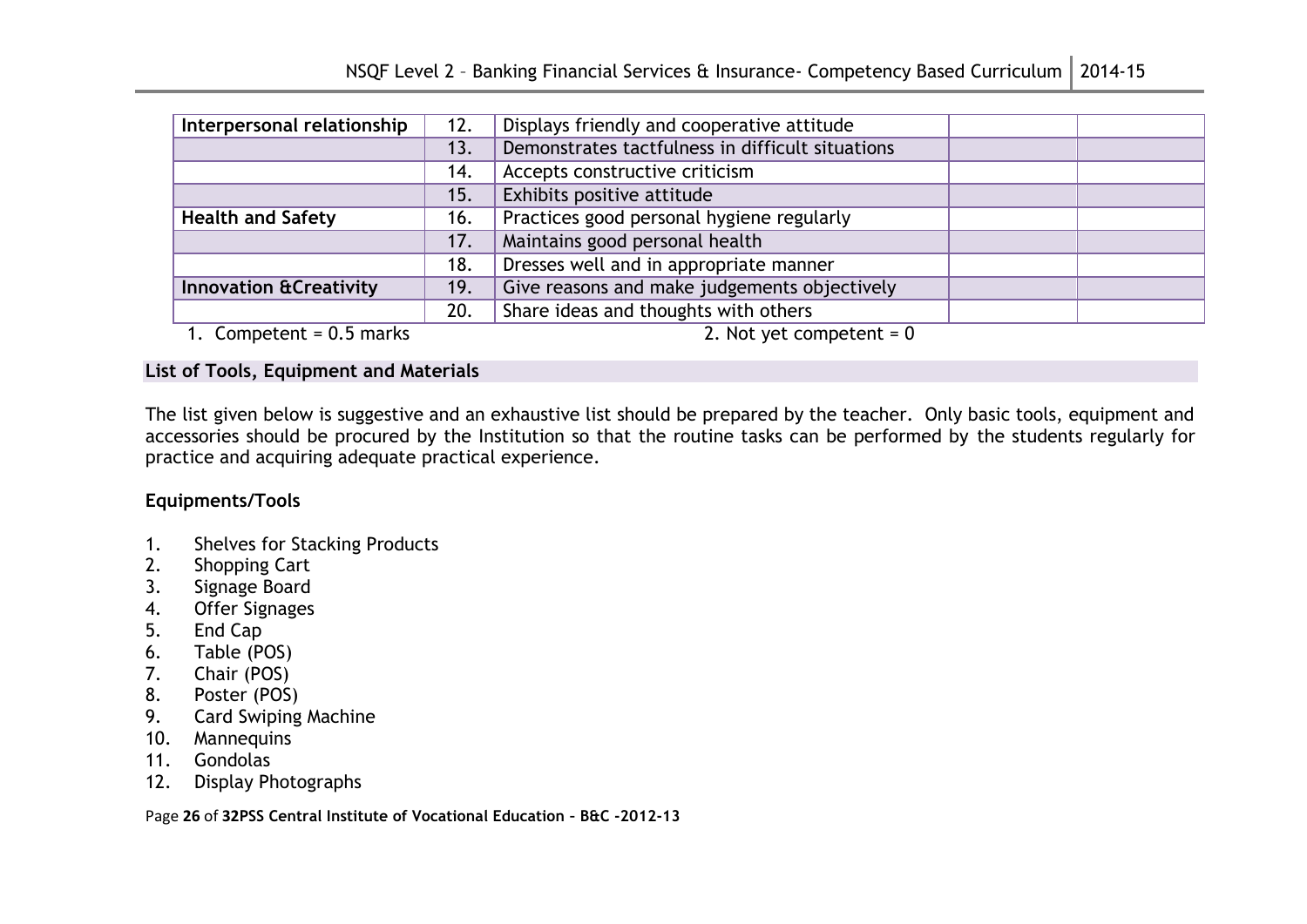- 13. Products
- 14. Danglers
- 15. Coupons and Vouchers
- 16. Credit Notes
- 17. Currency Notes of different Denominations
- 18. Carry Bags
- 19. Neck-Locks for Carry Bags
- 20. Physical Bill Copy
- 21. Photographs of Stacked Notes
- 22. Housekeeping equipments
- 23. Goods moving equipments

### **Teaching/Training Aids**

- 24. Computer
- 25. LCD Projector
- 26. Projection Screen
- 27. White/Black Boards
- 28. Flip Chart Holder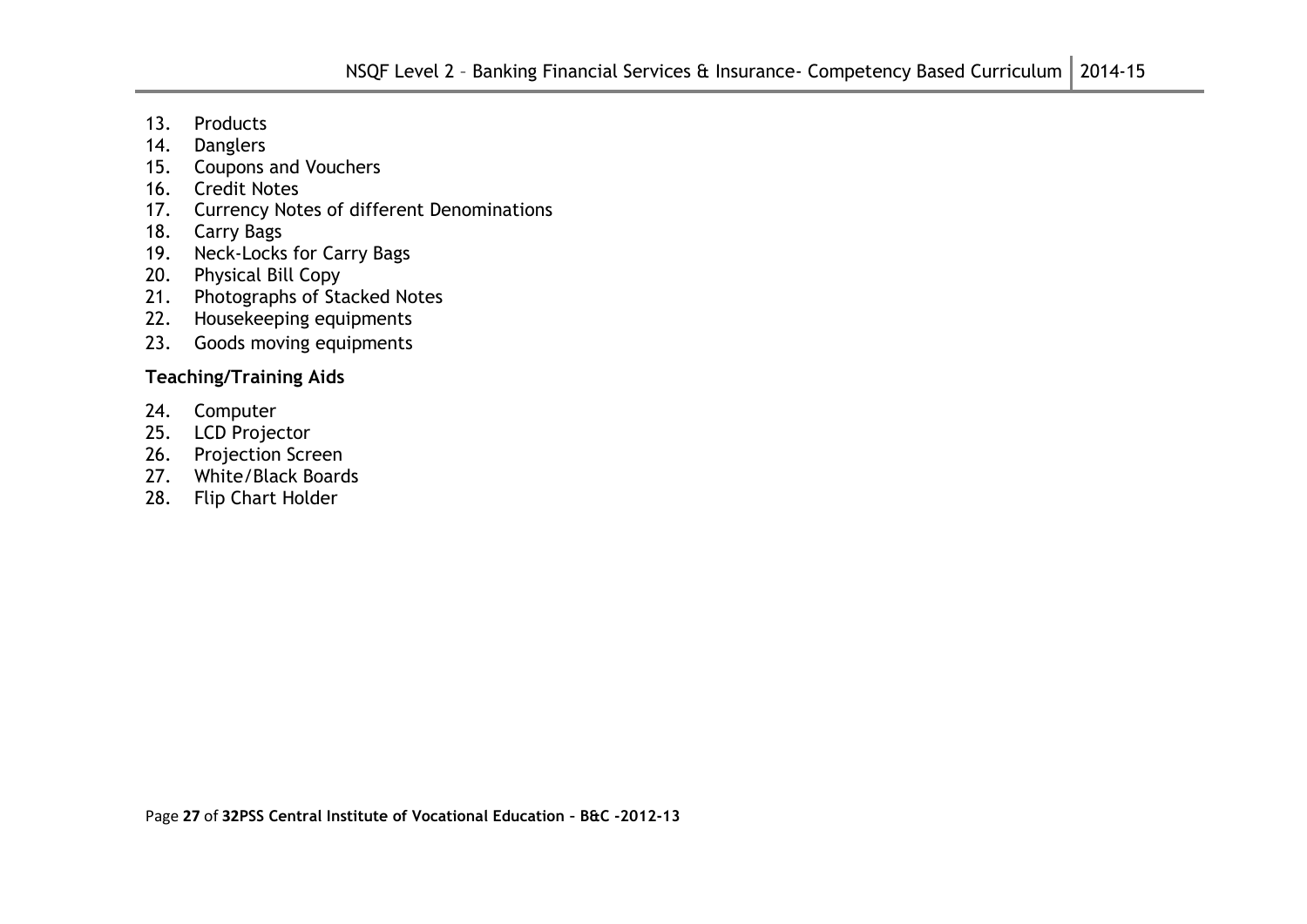### **Teacher's Qualifications**

Qualification, competencies and other requirements for appointment of Graduate Teacher (Banking and Financial Services) on contractual basis should be as follow:

| S.No. | Qualification                                                                                  | <b>Minimum Competencies</b>                                                                                      | Age Limit                                                                |
|-------|------------------------------------------------------------------------------------------------|------------------------------------------------------------------------------------------------------------------|--------------------------------------------------------------------------|
|       | M.Com or MBA (Finance);<br>Or,<br>B. Com with 2 years<br>experience in Banking and<br>Finance. | • Effective communication skills (oral and written)<br>Basic computing skills.<br>Relevant echnical competencies | $18-37$ years<br>Age relaxation to be<br>provided as per Govt.<br>rules. |